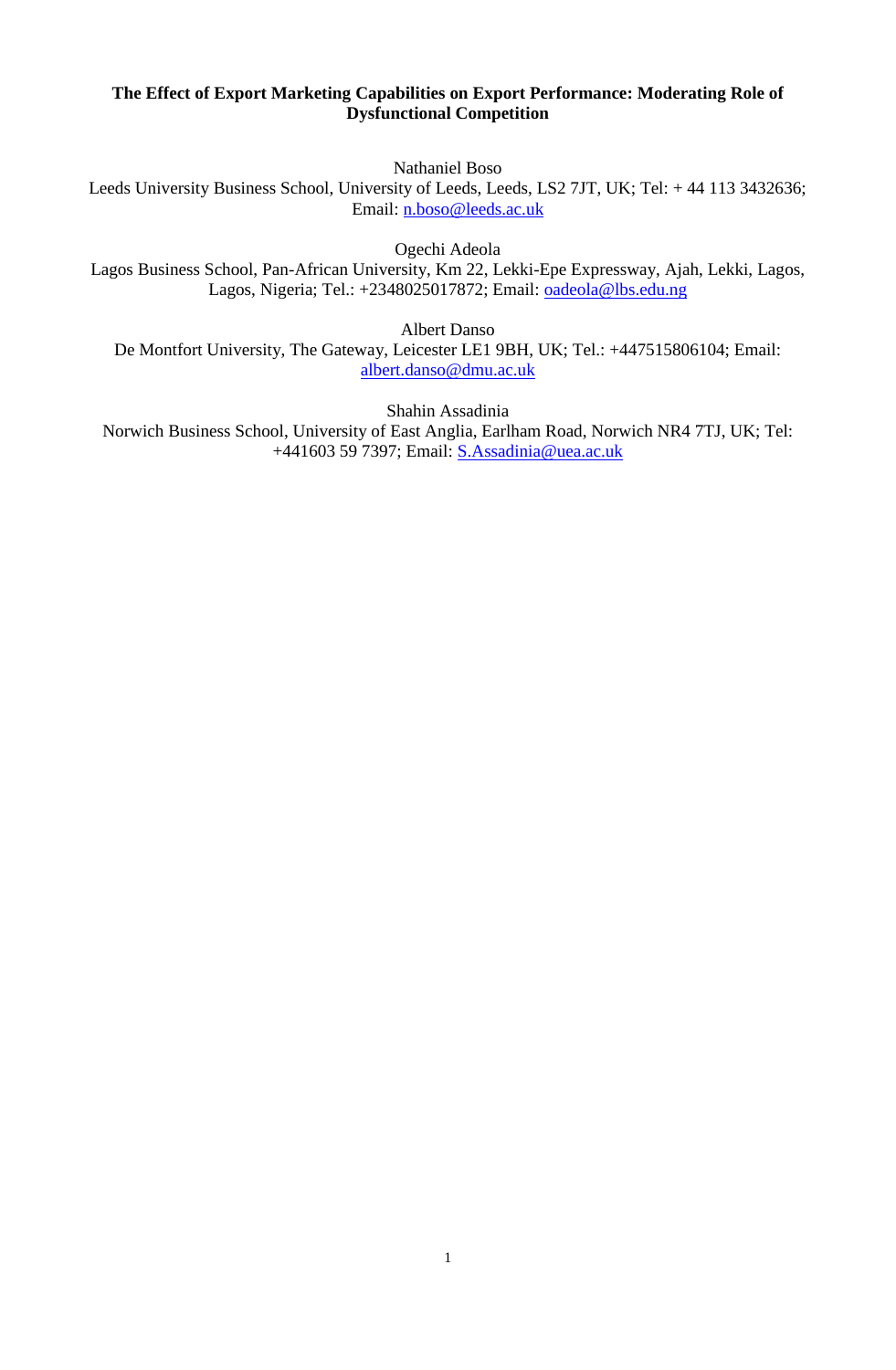# **Abstract**

This study utilizes multiple-informant and time-lagged primary data from 162 industrial exporting firms in Sub-Saharan Africa to contribute to an understanding of when export marketing capabilities can be deployed to drive export performance. The study finds that market responsiveness capability drives export performance when it is deployed together with a product innovation capability. The joint effect of both capabilities on export performance is weakened at high levels of dysfunctional competition in export market environment. The findings suggest that a stronger capability to respond to export market needs and a greater competence in introducing new products in export markets are not always beneficial in Sub-Saharan African markets as the resulting export performance outcome is dependent upon degrees of dysfunctional competition.

**Keywords:** export marketing capabilities; export performance; dysfunctional competition; business-tobusiness setting; Sub-Saharan Africa

**Paper type:** Research paper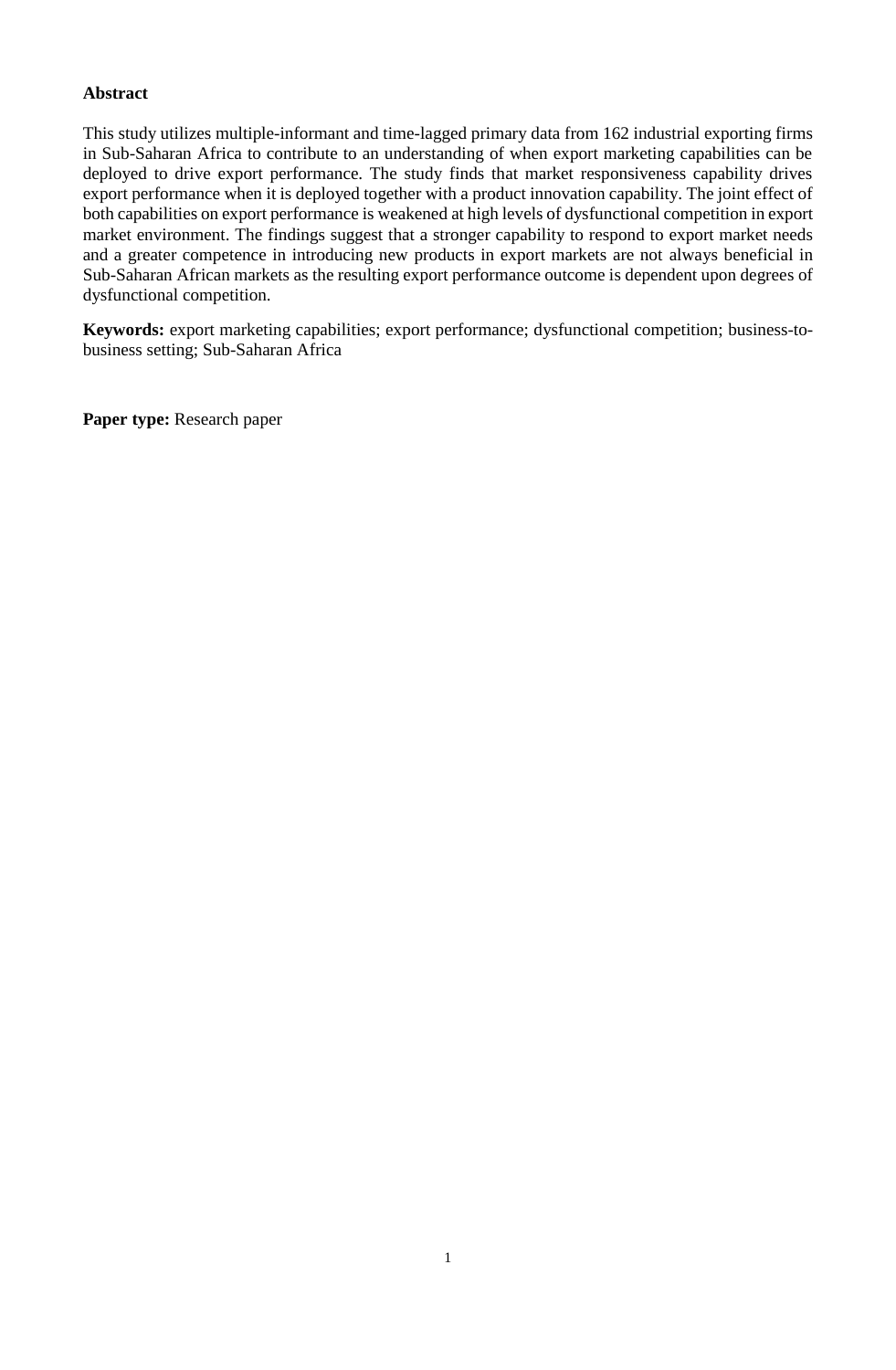## **Introduction**

The role of marketing activities and capability deployment in driving performance of industrial organizations has received substantial scholarly attention (e.g., Krasnikov & Jayachandran, 2008; Morgan, Slotegraaf, & Vorhies, 2009; Vorhies & Morgan, 2005; Weerawardena & Mavondo, 2011). Scholars within the field of export marketing research have observed that export marketing activities help boost performance (e.g., Cadogan, Kuivalainen, & Sundqvist, 2009; Diamantopoulos, Ring, Schlegelmilch, & Doberer, 2014; Lisboa, Skarmeas, & Lages, 2013; Ellis, Davies, & Wong, 2011; Ottosson & Kindström, 2016). While prior research has examined various export marketing activities (e.g., export information use and export market-oriented behavior) and their effects on export performance (e.g., Diamantopoulos et al., 2014; Chung, 2012; Souchon & Diamantopoulos, 1996), the conditions under which export marketing capabilities are more or less beneficial for industrial organizations' export market success need additional scholarly attention (Cadogan, 2012).

Most empirical studies on export marketing capabilities are based on data from developedeconomy market firms (Ellis et al., 2011; Zou, Fang, & Zhao, 2003). These studies leave unanswered the question of how industrial exporting organizations in less-developed markets may benefit from deployment of export marketing capabilities. This neglect is particularly disturbing because although business transactions in less-developed markets are growing, these markets tend to experience greater heterogeneity in institutional and infrastructural functionality (Sheth, 2011), conditions that have been noted to shape the extent to which capabilities drive performance (Li & Atuahene-Gima, 2001). Thus, theoretical arguments and empirical evidence used to explain export marketing capabilities of firms operating in developed-economy markets are inadequate in explaining or predicting performance outcomes of export marketing activities of industrial organizations in less-developed markets.

In this study, we address these gaps in export marketing knowledge by examining how specific export marketing capabilities are deployed to drive export performance in less-developed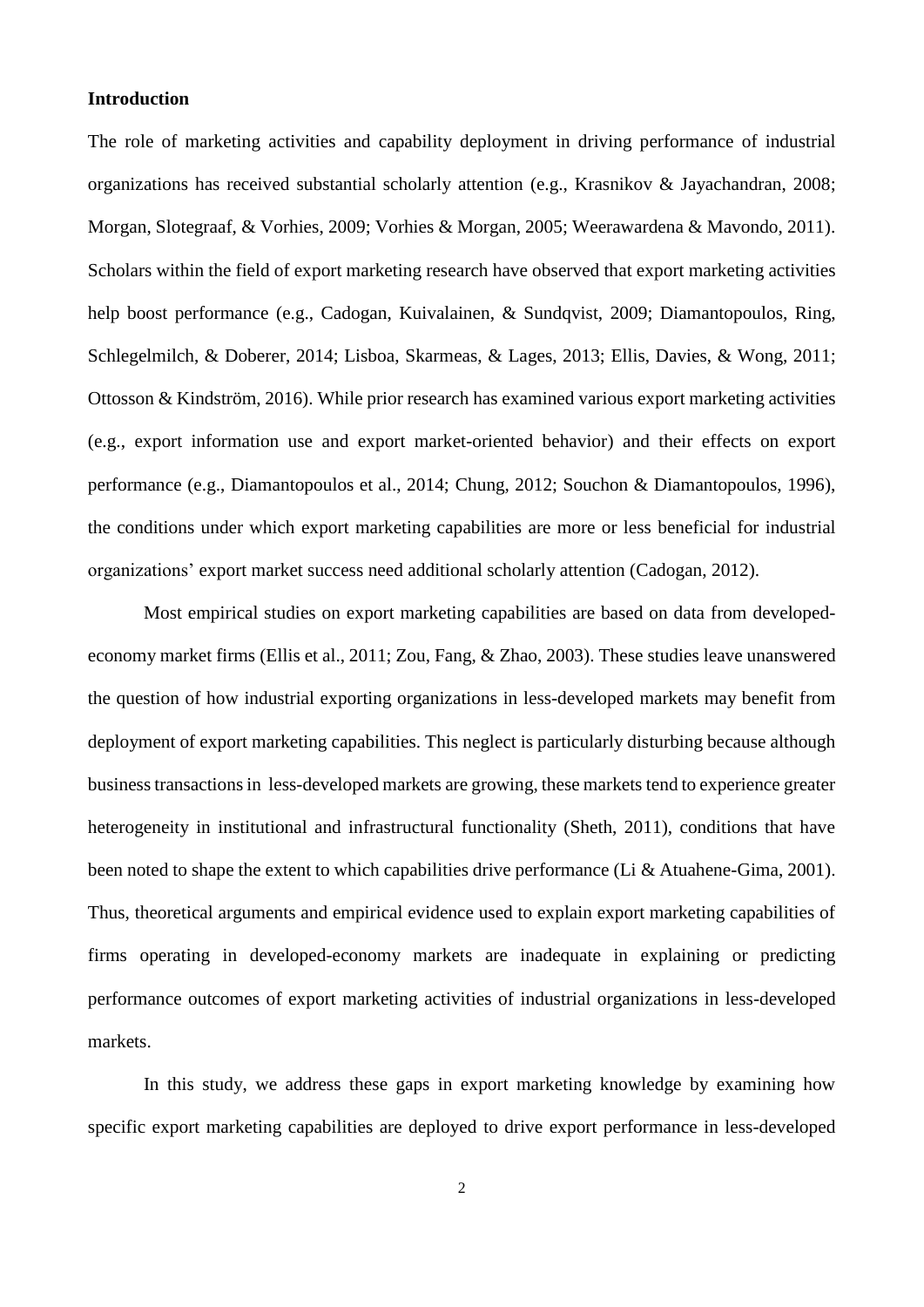markets. Specifically, this study extends existing export literature by examining how export marketoriented responsiveness leverages product innovation capability to drive export performance in lessdeveloped economy markets such as those in Sub-Saharan African. Export market responsiveness is defined as a firm's ability to respond to customer needs and competitor moves in its key export markets. Export product innovativeness refers to a firm's ability to introduce new products into export markets. We argue in this study that a firm's export market responsiveness (Cadogan, 2012; Chung, 2012), when aligned with product innovation activities, contributes to superior export performance. In addition, the study explores the extent to which the relationship between export marketing capabilities and export performance is conditioned by perceived dysfunctional competition. We define dysfunctional competition as managerial perceptions of impaired competitive behaviors, difficulties in avoiding patent and copyright violations, and inefficiencies in monitoring and enforcing contractual obligations in export markets. This research contributes to export literature in two ways.

First, the study draws insights from export market orientation research (Cadogan, 2012) to contend that degrees of export market responsiveness account for variations in export performance (Chung, 2012). This argument is anchored in the resource-based theory that heterogeneity in resources and capabilities among firms is fundamental in explaining firm performance (Barney, 1991). This study argues that market-oriented responsiveness focuses more on addressing export customers' articulated needs and less on latent needs (Menguc & Auh, 2006). Superior export performance is, therefore, likely to emerge when firms deploy product innovation capabilities to leverage their abilities to respond to articulated export market needs.

Second, this research provides insight into when export marketing capabilities drive export performance in developing-economy markets by examining their dependence on export market environments. The marketing literature has long assumed that functional competition is needed for competitive strategies to generate superior performance (O'Cass & Weerawardena, 2010). This assumption is based on the logic that market-supporting institutions reward compliance to, and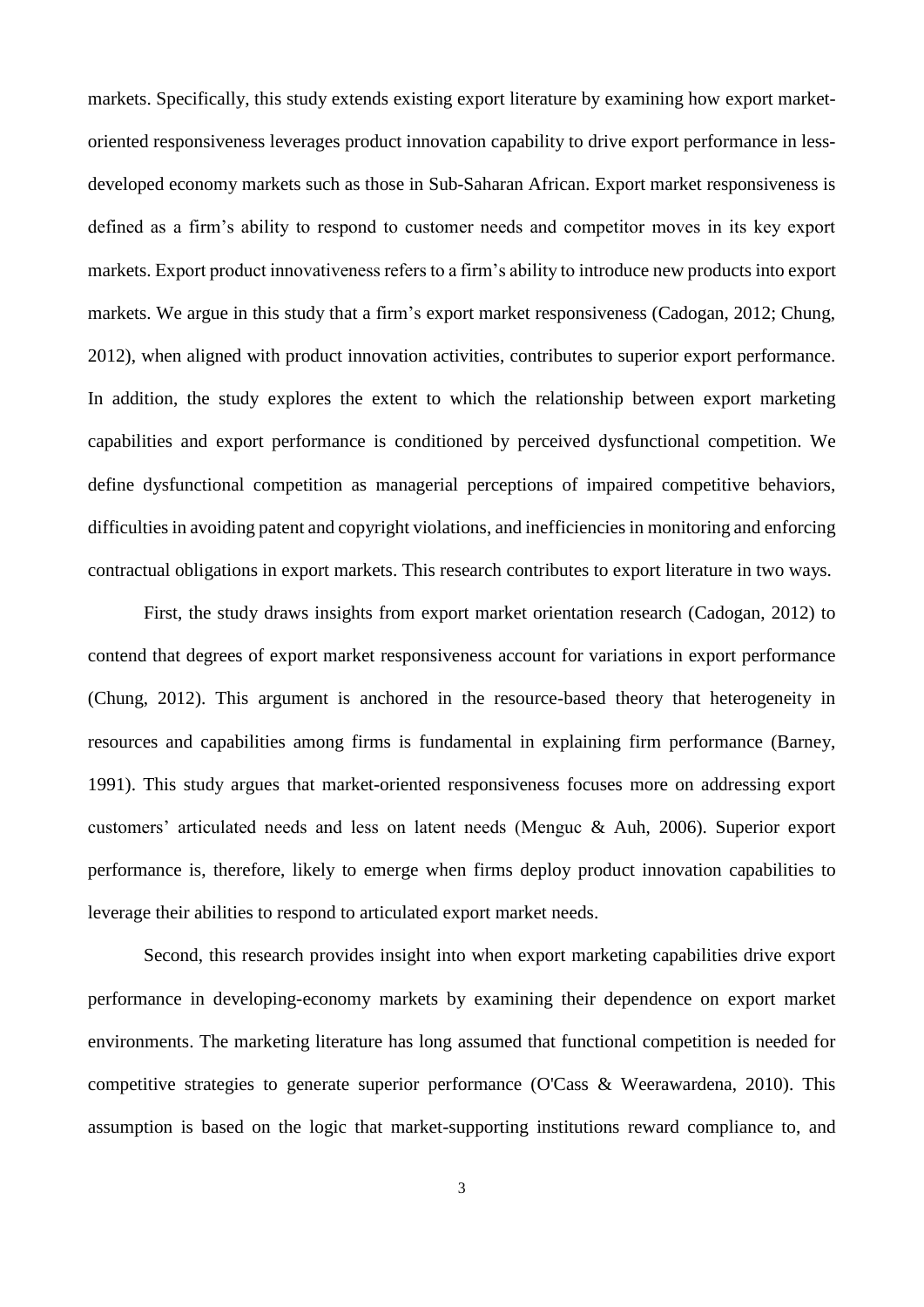sanctions violation of, the rules of industry competition (North, 1990). However, functional competition is hard to come by in less-developed markets because market-supporting institutions are weak and incapable of enforcing productive competitive behaviors (Li & Atuahene-Gima, 2001). Although prior research has modelled degrees of competitive intensity as moderators of the effect of export marketing capabilities on export performance with an assumption that rival market actors play by competition rules (e.g., Cadogan et al., 2009; Zou et al., 2003), this study argues that the effect of export marketing capabilities on export performance may be weakened as levels of dysfunctional competition increase (see Figure 1).

#### ----------------------

Figure 1 here ----------------------

#### **Theoretical background and hypothesis development**

A fundamental tenet of the resource-based theory is that valuable, rare, socially complex, and unique resources and capabilities help firms generate marketplace advantages (Barney, 1991), drawing attention to the notion of heterogeneity of capabilities firms deploy to drive superior performance (Barney, 1991; Wernerfelt, 1984). Against this background, export marketing scholars have argued that market-oriented responsiveness and product-innovation capabilities are idiosyncratic and socially complex organizational resources that enable firms to generate unique export market positions (Ruvio, Shoham, Vigoda‐Gadot, & Schwabsky, 2014; Silva, Styles, & Lages, 2016; Zou et al., 2003). A major criticism of this resource-based theory is that it does not sufficiently explain how resources and capabilities are developed and deployed by firms to earn superior market position (Priem & Butler, 2001). Dynamic capability theorists have addressed this limitation by arguing that rather than being a function of a simple possession of resources and capabilities, superior market position is earned by purposeful configuration and deployment of resources and capabilities in a manner that fits a firm's environment (Eisenhardt & Martin, 2000; Morgan et al., 2009).

From this dynamic capability perspective, therefore, an argument is that a firm's export marketing capabilities entail complex and coordinated sets of skills and knowledge about exporting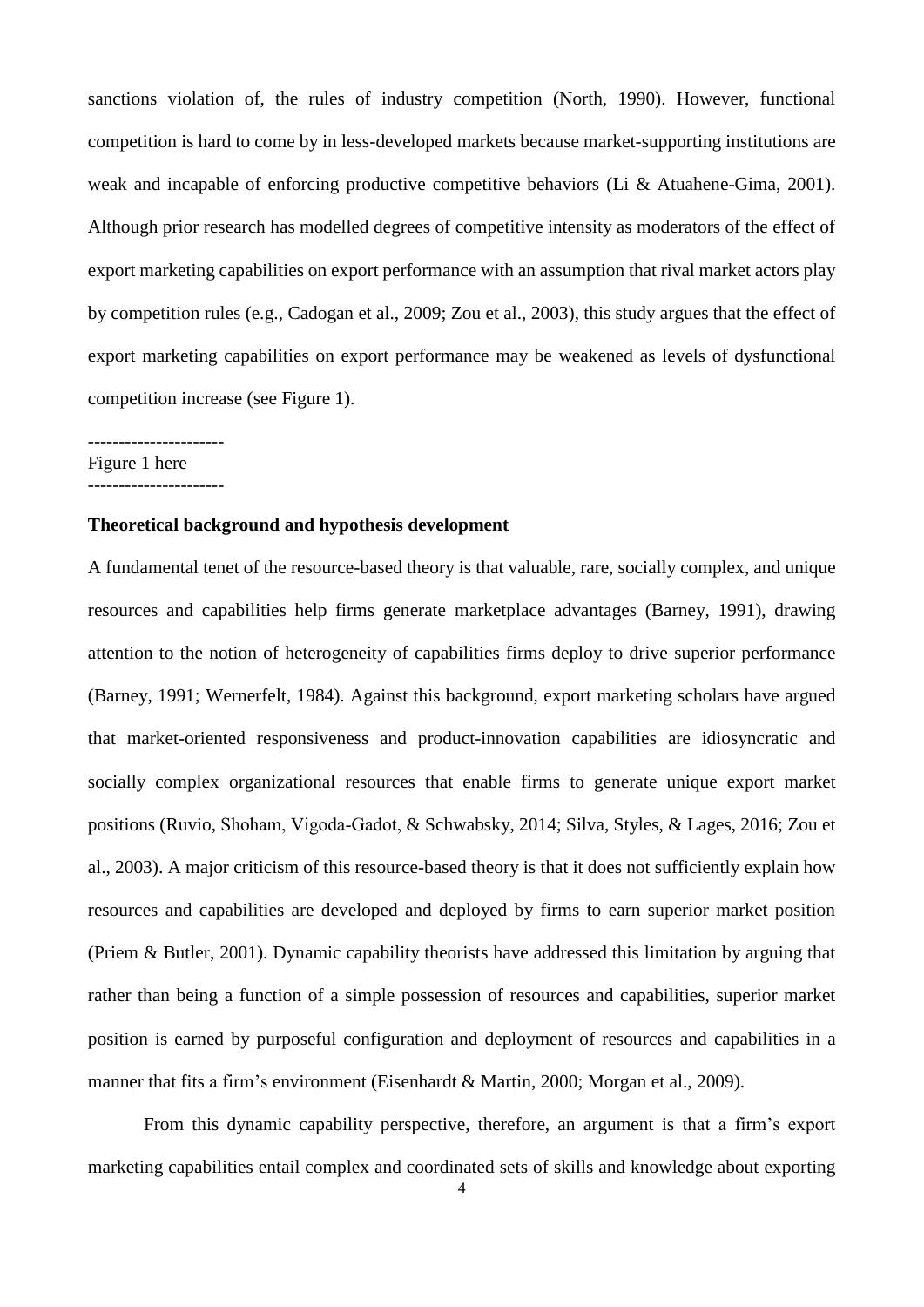activities that is entrenched in the firm's internal routines (Zou et al., 2003). As socially complex and idiosyncratic organizations, capabilities and activities become unique to the firms and are therefore likely to be difficult to imitate by export market rivals. As value-creating mechanisms, export marketing capabilities become a source of superior performance (Zou et al., 2003). Despite the potency of export marketing capabilities to drive export performance, an important and unresolved question is whether either market responsiveness or product innovation capability is enough to generate superior export performance. Cadogan's (2012) editorial piece argues that these capabilities might need to be aligned (or combined) for their full benefits to be realized. Other researchers have called for integrative approaches to studying how firms' customer-related and product-innovation capabilities can provide new market offerings to strengthen their ability to respond to articulated customer needs and to counteract competitive activities. For example, Menguc & Auh (2006) argue that an organizational strategy that is predicated on complementary bundling of market-response and product-innovation capabilities is a major determinant of superior performance. Additionally, Web et al. (2011) explore the question of whether there is value in innovation that brings new offerings to markets if it does not respond to market demands.

By extending these earlier studies to the export marketing in business-to-business context, this study takes a combinative approach to export marketing deployment by arguing that export performance is likely to increase when firms align export market responsiveness with product innovation capabilities.

## **Deployment of market responsiveness and product innovation capabilities**

Researchers have argued that an ability to respond to changing needs and expectations of export market customers and a propensity to introduce new products relative to the competition is a major driver of superior export market performance (Asseraf & Shoham, 2014; Cadogan, 2012; Chung, 2012; Li & Calantone, 1998; Ottosson & Kindström, 2016). While the existing literature provides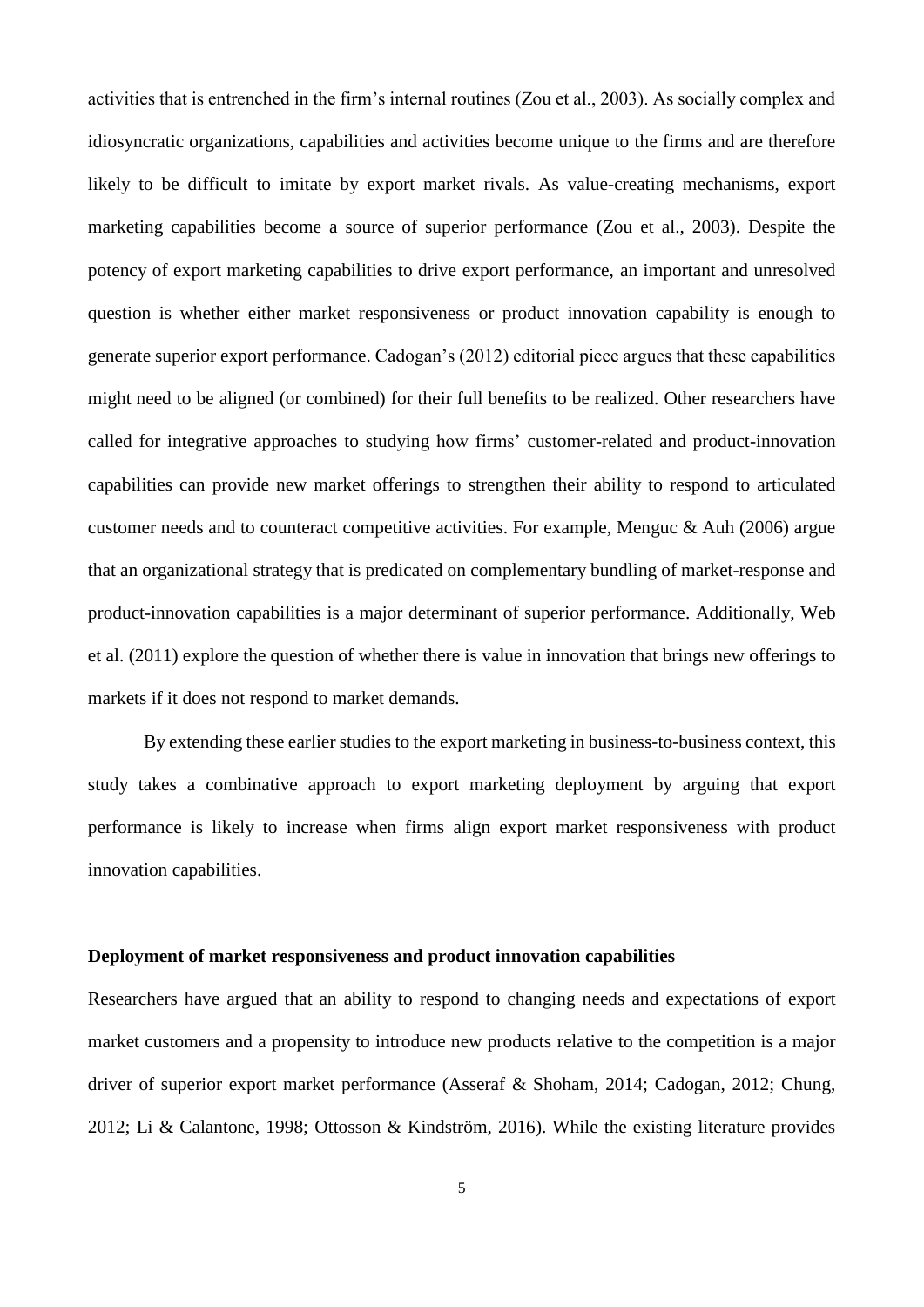useful insights on the benefits and challenges of deploying market response and product innovation capabilities (e.g., Leonidou, Katsikeas, & Samiee, 2002; Sundqvist, Kyläheiko, Kuivalainen, & Cadogan, 2012), the complexity of exporting requires that firms excel concurrently in several areas without trade-offs, including being highly responsive to evolving needs of export market customers and being exceptional in predicting latent market opportunities and threats for new products. This study argues that market response and product innovation activities are complementary capabilities that, if configured and deployed together, can drive superior export performance. We advance several arguments to support this assertion.

First, product innovativeness is the extent to which differentiated products attract premium market customers, enabling firms to benefit from premium pricing and industry leadership (Sundqvist et al., 2012). A firm competing on the basis of product innovativeness earns pioneering advantages including the benefits of its products being used as industry benchmarks and the luxury of grabbing loyalty from a larger market, leading to accelerated revenue generation (Srivastava & Gnyawali, 2011). Despite the lure of these benefits, with greater innovativeness comes the risk of expensive failures and disruption to existing operations (Zahra & Garvis, 2000). For example, entering an untested export market with untried products has the potential for overreaching a firm's resources. Economic returns from a new product line may take time to materialize, particularly given the diverse macro-environment of export markets. Firms within developing-economy markets may find that competitors (often neighbouring developing economies) are sharing increasingly informal and disorganized markets, many with largely subsistence consumption patterns (Sheth, 2011). For example, Mahajan's (2009) study of Sub-Saharan African markets shows that distribution networks are informal and inefficient, and therefore incapable of accommodating distribution of innovative products. Unbranded products are readily accepted in Sub-Saharan African markets and state institutions are incapable of prosecuting illegal copying of innovative products. The conventional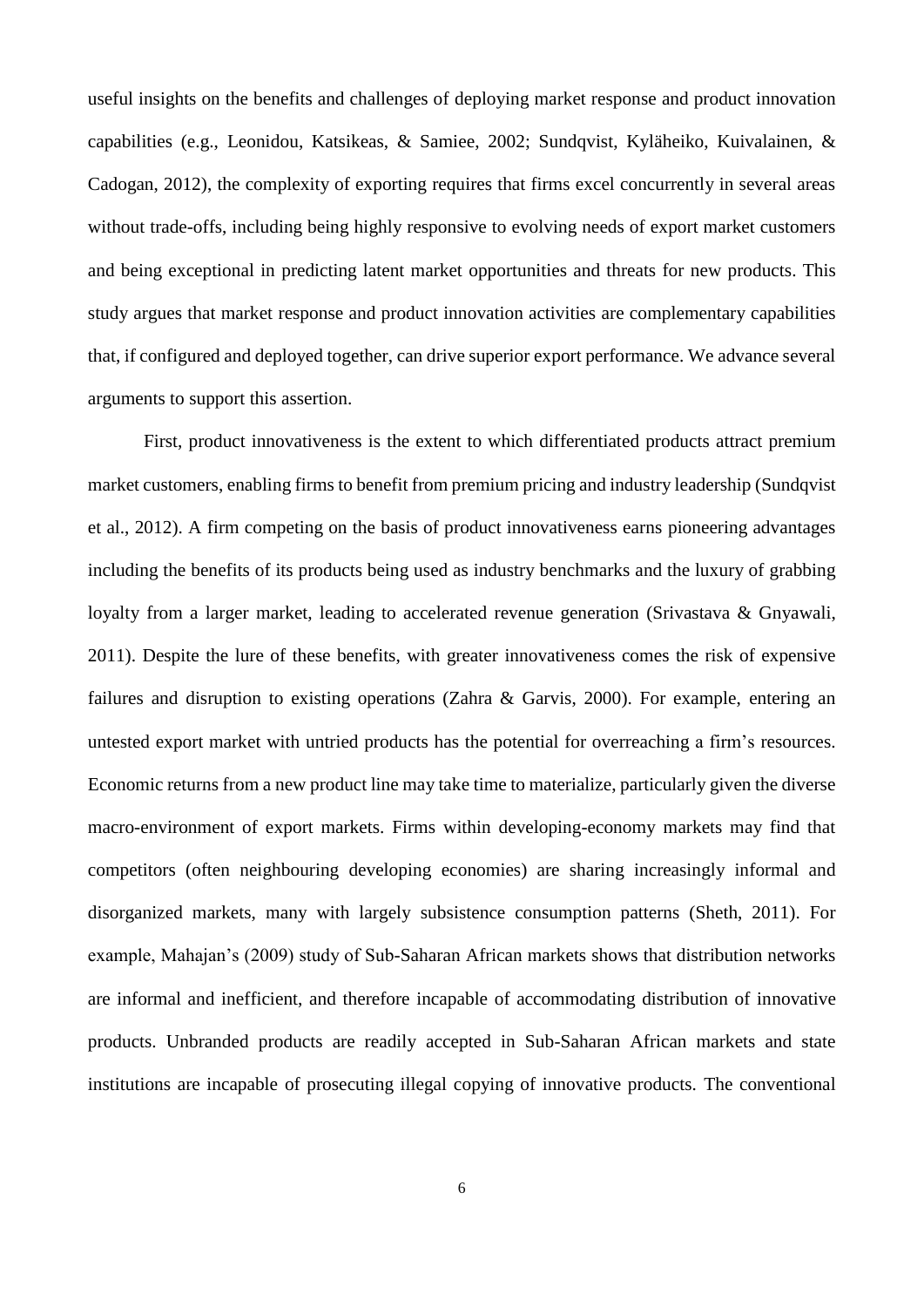notion that greater product innovativeness is associated with superior performance, therefore, may not always hold in such markets.

In a developing-economy export market, product innovation capability may not offer a competitive advantage unless it is configured to respond to local market needs. Greater market responsiveness may engender structural inertia and reduce a firm's ability to be creative (Atuahene-Gima & Ko, 2001). To this end, this study proposes that a firm's commitment to respond to current and articulated needs of export market customers with well-tailored innovative products while neutralizing competing export market offerings (including rival products from both formal and informal competition) can generate superior export performance. While attention to market responsiveness may seem less risky and likely to generate a steady income stream, firms can use their innovation capabilities to develop and commercialize products that address latent needs, thereby attenuating the limitations of focusing on articulated market demands. Therefore, this study argues that the effect of market responsiveness on export performance is likely to be strengthened when levels of product innovation capability are high in magnitude. Thus, we hypothesize that:

*H1: At high levels of product innovation capability, the effect of market response capability on export performance is strengthened.*

## *Moderating effect of dysfunctional competition*

This research argues that the effect of market responsiveness, in combination with product innovation, on export performance is moderated by dysfunctional competition in a firm's export market (Li & Atuahene-Gima, 2001). We propose that increased dysfunctional competitive conditions (e.g., impaired functioning of acceptable competitive behaviors, patent and copyright violations, and inefficiencies in monitoring and enforcing contractual obligations) influence the extent to which a firm's market responsiveness and product innovation capabilities are effective in achieving superior export performance (Li & Atuahene-Gima, 2001; Li & Zhang, 2007). We contend that export sales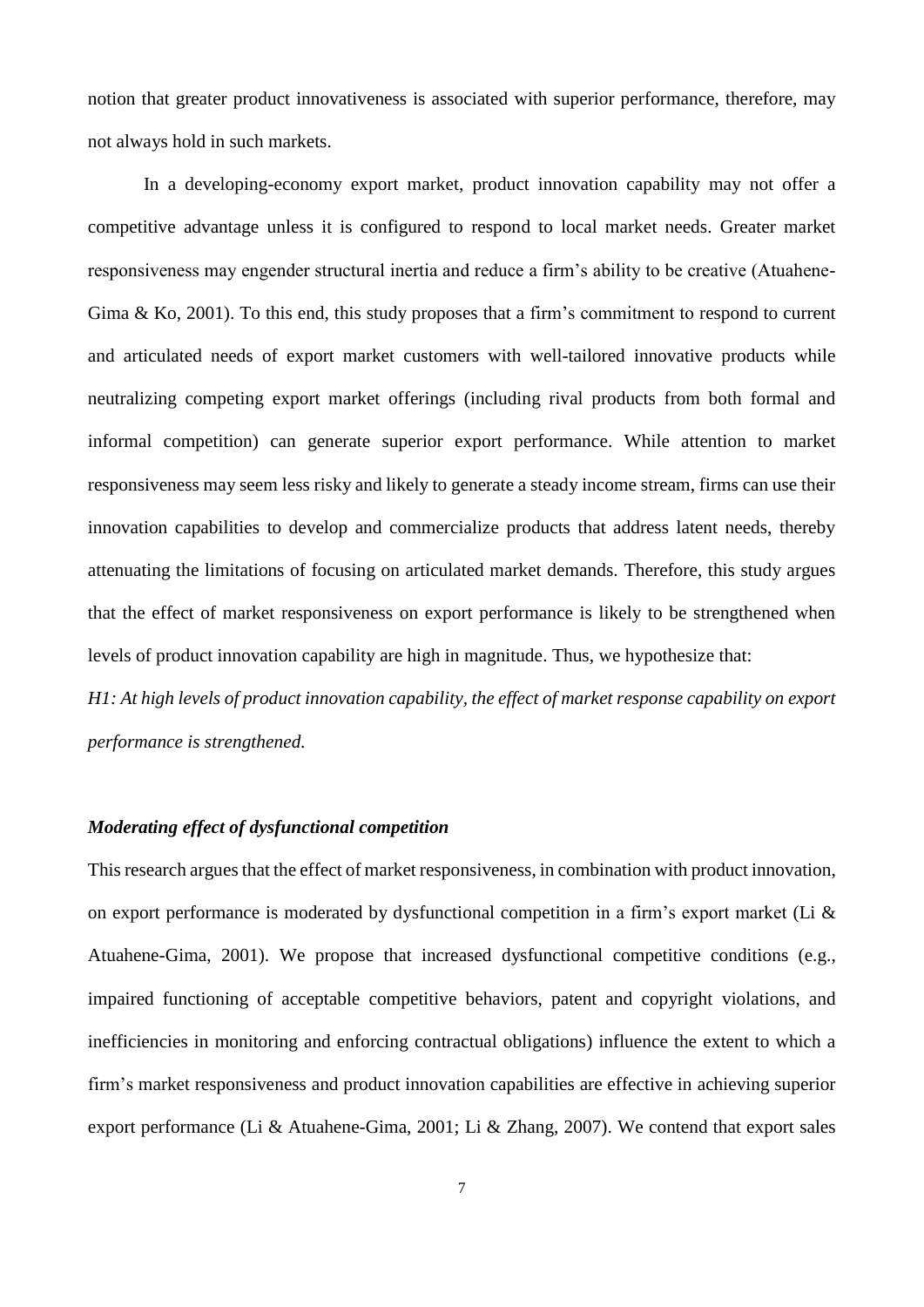generated from stronger responses to customer needs depend on the extent to which the competition plays by the rules of the game (Li & Atuahene-Gima, 2001). When competition becomes increasingly dysfunctional, firms may not earn the expected sales values from satisfied customers in the sense that the cost of dealing with such dysfunctions may undercut sales that firms generate from their marketing activities. In addition, a weak appropriability regime and opportunistic competitive behavior in export markets can have a negative effect on export sales when differentiation values attributed to new product introductions are reduced by dysfunctional competitive activities.

Although researchers have maintained that high levels of market responsiveness may not be ideal in benign export market environments (Cadogan et al., 2009; Chung, 2012), this conclusion is based the assumption that market actors follow acceptable market norms. This study argues against this established assumption, in the sense that competition tends to be uneven, incentives to engage in unfair competitive practices are high, and the motivation for unlawful competitive behaviors is commonplace in less developed markets (Mahajan, 2009; Sheth, 2011). To the extent that traditional market-oriented principle that timely responses to market demands are warranted in highly competitive environment might not suffice in increasingly dysfunctional environments. Additionally, greater product innovativeness may not pay off because new products introduced in dysfunctional competitive markets are likely to be counterfeited, and generic market response strategies might not pay off because consumers in such markets consume largely on a subsistence basis and have a good incentive to purchase unbranded products, effectively undermining the differentiation arguments of greater innovativeness (Sheth, 2011). Therefore, this study argues that:

*H2: At higher levels of dysfunctional competition, the joint effect of market responsiveness and product innovation capabilities on export performance is weakened.*

#### **Data and Methods**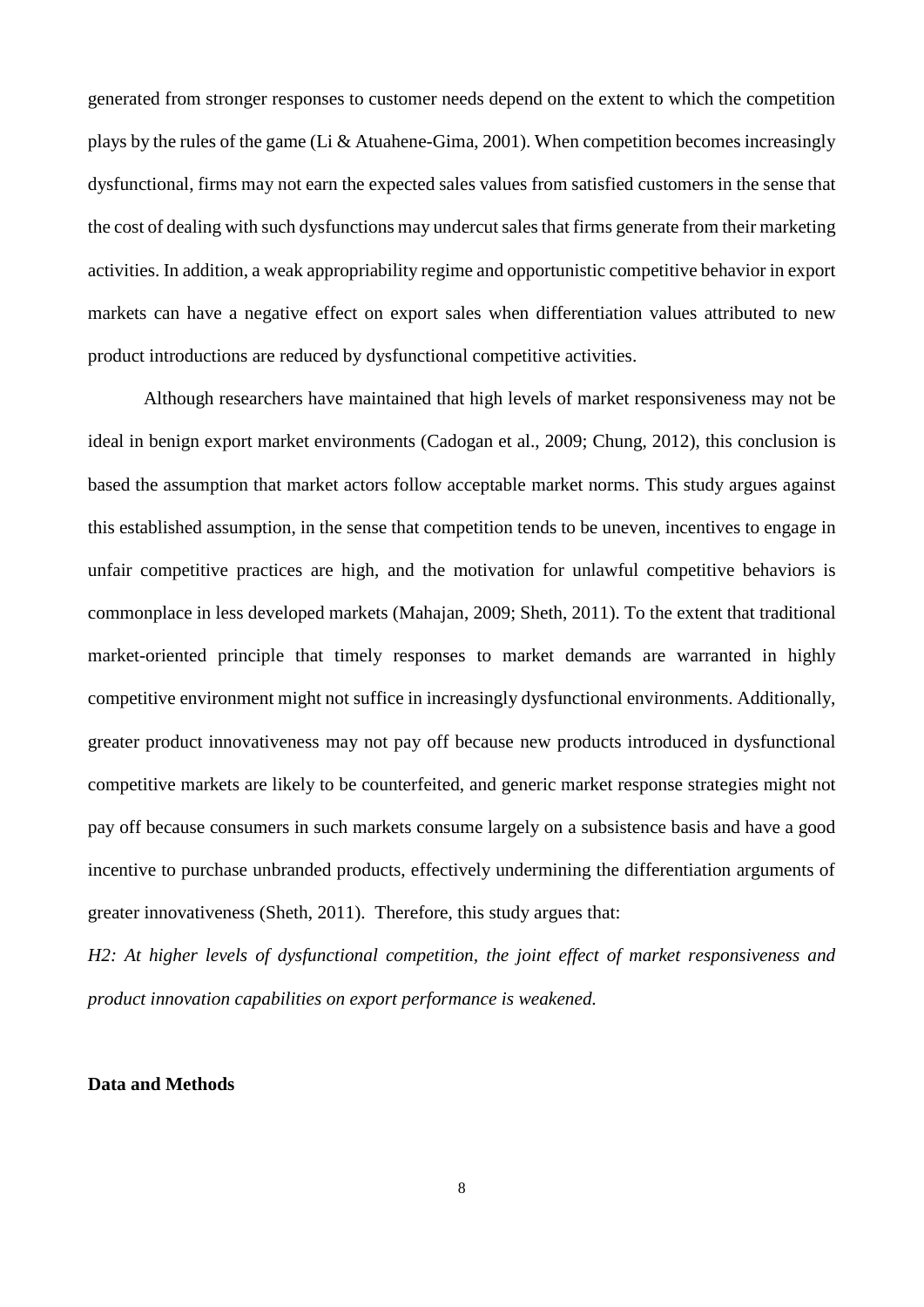We tested our hypotheses on a sample of small and medium-sized enterprises (SMEs) exporting industrial products from Ghana to other developing markets (predominantly Sub-Saharan African and Asian markets). The sampling frame used was a directory of exporters provided by the *Ghana Export Promotion Authority*, a national registry of exporters in that country. To supplement this list, we also used the *Ghana Business directory*, which had been used in previous studies (e.g. Acquaah, 2007). From a sampling frame of 4,965 we randomly selected 750 firms that met the following criteria: (1) the firms were independent entities and not part of any company group or chain; (2) the firms had an international focus, earning a significant percentage of annual sales from export operations; (3) the firms employed a minimum of five and a maximum of 250 full-time staff; and (4) there was complete contact information on the senior managers who would have substantial knowledge of the firms' export operations (Wiklund & Shepherd, 2011).

A local branch of an international research consultancy firm was hired to administer the questionnaires, supervised by one member of the research team with extensive knowledge of Ghana. This in-person questionnaire delivery procedure confirmed that respondents' met the study criteria, thereby assuring useable responses (Li, Zhao, Tan, & Liu, 2008). A post hoc informant quality test was used to ensure respondents were competent to complete the questionnaires (Morgan, Kaleka, & Katsikeas, 2004).

Two separate studies were undertaken. In the first study (2012), we contacted all 750 firms and obtained agreements to participate from 332 CEOs. From this cohort 66 useable responses were obtained, representing a 22% response rate. A mean score of 6.58 (std.  $= 0.58$ ) was recorded for knowledge of issues,  $6.46$  (std.  $= 0.52$ ) for accuracy of responses, and  $6.66$  (std.  $= 0.56$ ) for confidence in answers. In the second and third studies (i.e. 2013 and 2014 respectively), questionnaires related to the firms' export sales performances were administered to the finance managers or chief accountants of the 166 firms that participated in the 2012 study using the same interviewers and inperson procedure. A total of 162 firms (97.6%) provided complete responses to the export sales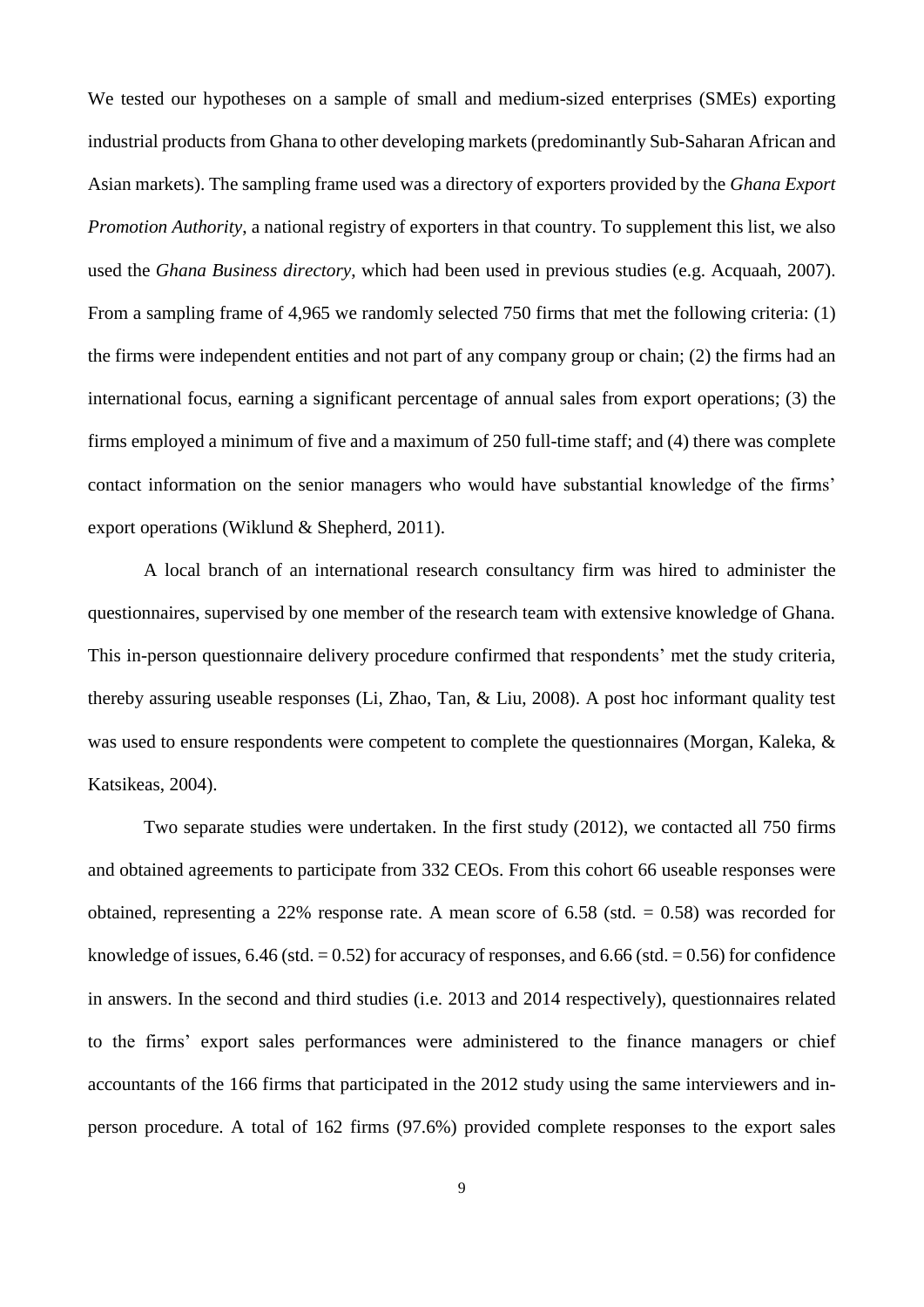performance questionnaire. Accordingly, we relied on the matched sample of 162 firms for our analyses<sup>1</sup>.

We allowed a one-year lag between the predictor export marketing capability variables and export performance outcome variable to safeguard against social desirability and potential reverse causality difficulties, and boost our ability to make causal inferences (Wiklund & Shepherd, 2011). We relied on finance managers in the 2013 and2014 studies to eliminate common method bias concerns (Podsakoff, P. M., MacKenzie, Jeong-Yeon, & Podsakoff, N. P., 2003). Similar scores on the respondent competence scale items were obtained from the finance managers and accountants: the lowest mean score was 6.1. To corroborate the data from the in-person surveys, follow-up telephone calls were made to 10 percent of the 162 CEOs/export managers and 10 percent of the finance managers/chief accountants to re-ask the questions. The results showed no significant differences in the responses provided in the two surveys.

The companies we studied export a variety of products: pharmaceuticals, alcoholic and nonalcoholic beverages, packing materials, industrial pipes, textiles and garments (designer apparel), processed foods, and industrial equipment. As one would expect, firms located in Sub-Saharan Africa (as in other regions) tend to internationalize by first exporting to neighbouring markets before venturing further afield (although we are aware of the born-global phenomenon). The firms in our sample exported largely to other African markets (>90%), China (5%), Turkey (3%), and other markets (2%), generating more than 70% of their annual sales from these export markets.

#### *Measures*

1

The observed indicators used in the study were adapted from previous studies by making changes to words and sentences that enhanced understanding in international business-to-business and exporting business contexts. All constructs examined in this study are at the firm level (Cadogan et al., 2009).

 $1$  Note that a firm was excluded from the study when a finance manager or a chief accountant could not be identified or the CEO was also the finance manager or accountant.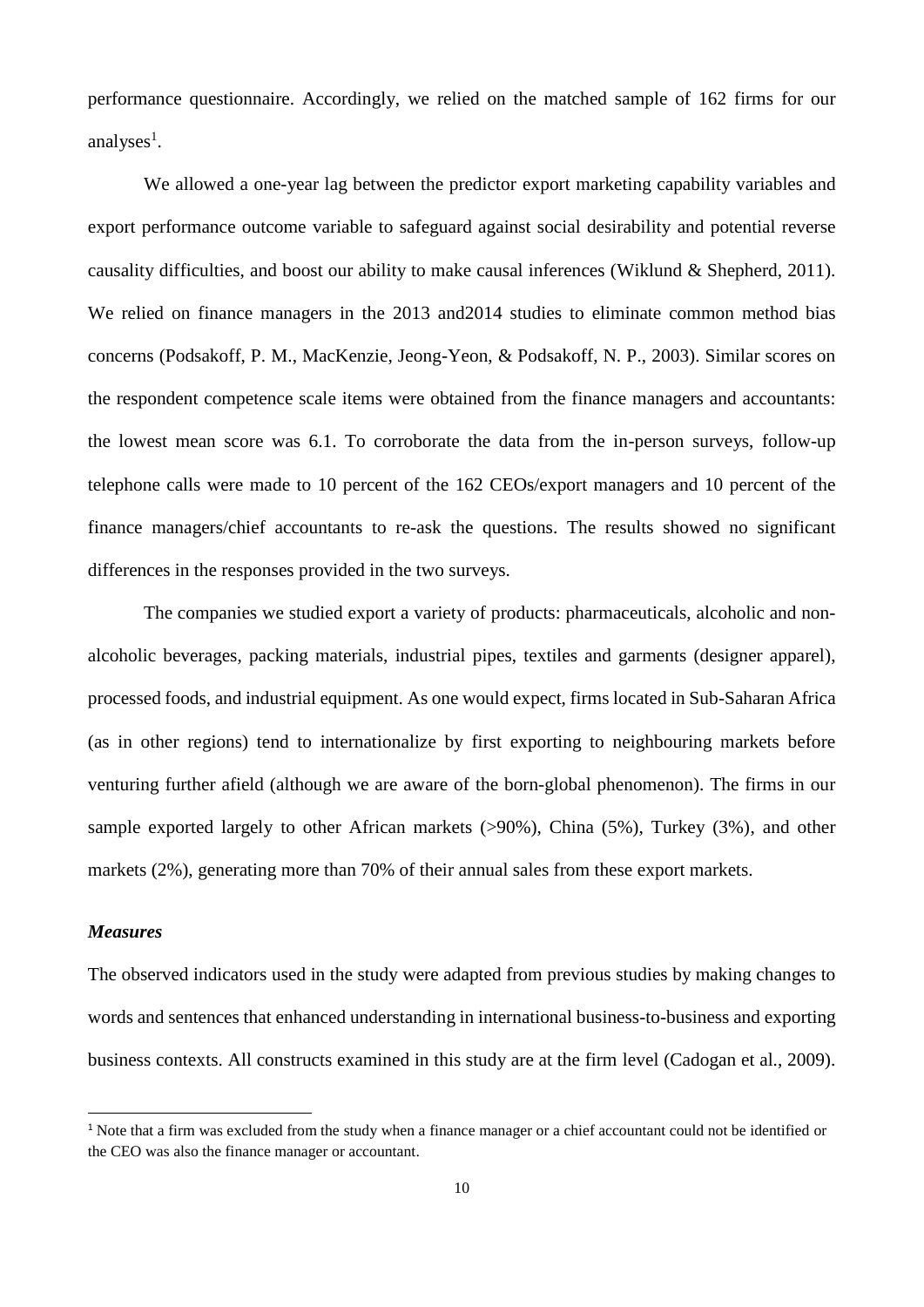Respondents were asked to focus on their firms' overall export market operations when responding to the survey instruments (see Table 1).

*Market responsiveness capability* was operationalized as a firm's ability to respond to customer needs and competitor activities in its key export markets (Chung, 2012). Items measuring the export market responsiveness construct were adapted from Cadogan et al.'s (2009) marketoriented responsiveness scale. *Product innovation capability* was operationalized as a firm's ability to introduce new products to its export markets, measured at the firm level (e.g. Boso, Story, Cadogan, Micevski, & Kadic-Maglajlic, 2013). The items measuring the product innovativeness construct were taken from Boso et al.'s (2013) firm-level product innovativeness scale. *Dysfunctional competition* is operationalized as the degree of managerial perception of the extent to which principal export markets had experienced the following conditions: (1) unlawful competitive practices such as illegal copying of new products, (2) counterfeiting of products and trademarks, (3) ineffective laws to protect company intellectual property, and (4) increased unfair competitive practices by other firms. The indicators were adapted from Li and Atuahene-Gima (2001) and Li and Zhang (2007).

*Export performance* was measured with objective export sales data (Leonidou et al., 2002). The sales data was obtained from internal account records provided by the finance managers; such records are unavailable externally in developing economies such as Ghana. We asked finance managers to provide information on the firms' overall export sales from their most important emerging markets. We focused on the firms' export sales for several reasons. First, measures of SMEs' export performance can be elusive. Such performance can be measured by efficiency (e.g., return on assets), profitability (e.g., net profit margin), growth (e.g., change in revenue), and other factors (e.g., size, liquidity, leverageability, employee turnover) (Murphy, Trailer, & Hill 1996). Second, sales (or revenue) and its rate of increase has been cited as the most common indicator of company performance (Naldi & Davidsson, 2014). Murphy et al. (1996) point out that 23 scholarly papers have used sales increase as a measure of SME performance relative to only two studies that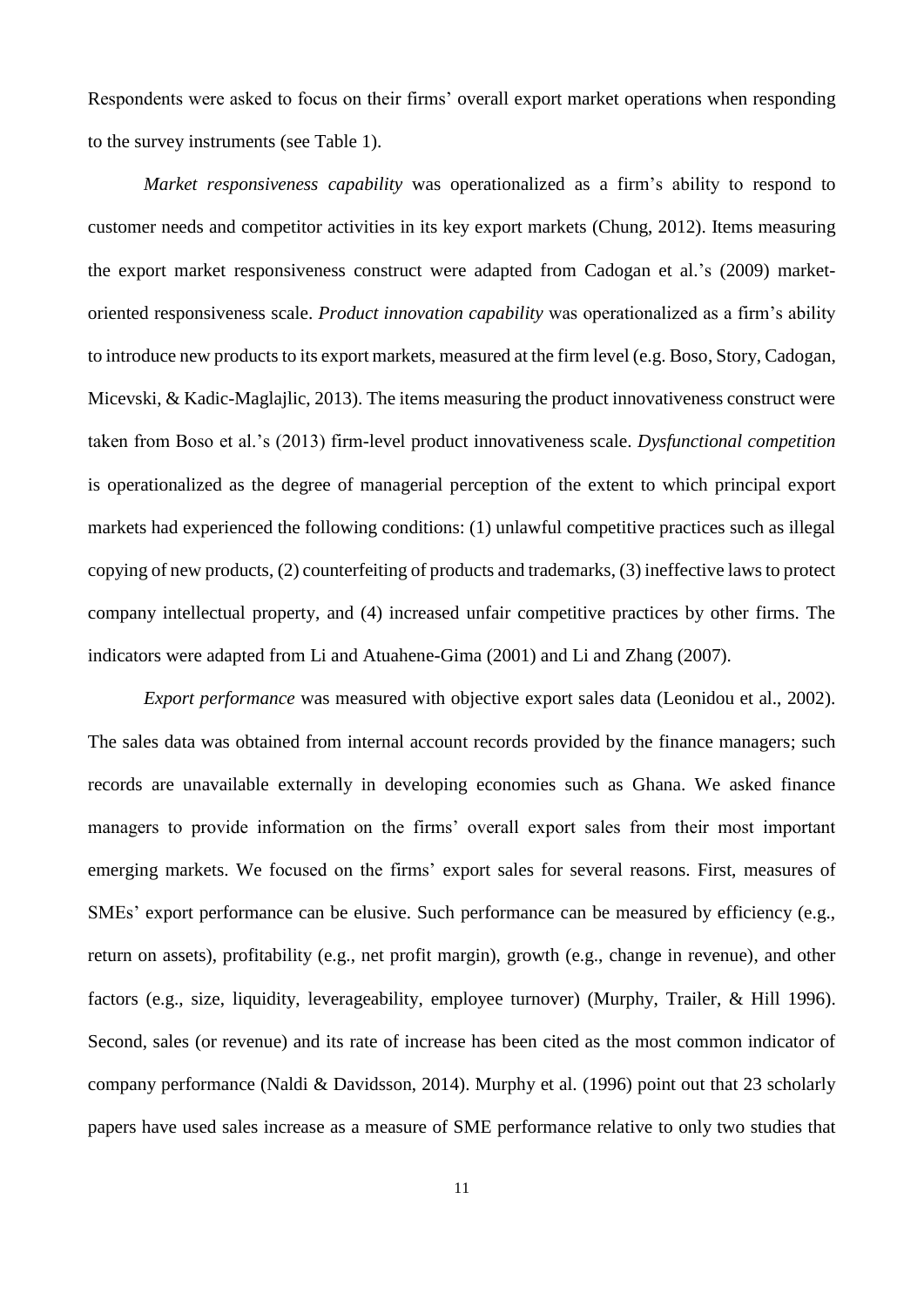have used net profit. Third, for small business owners, data on efficiency indicators such as return on assets are often not available and profitability indicators are unreliable due to taxation issues. SME scholars have argued that, "revenues are not only a relatively 'clean' number from an accounting perspective […] but also are a meaningful performance measure because the achievement of sales signals that a firm […] was successful in attracting customers and, more generally, in meeting market demand with its offerings" (Dencker & Gruber, 2015, p. 1042). For small businesses involved in business-to-business operations in export markets, export sales revenue is an important indicator of the firms' viability (Dobbs & Hamilton, 2007). Accordingly, we used the average of the firms' 2013 and 2014 total export sales revenue to capture our export performance construct. To validate the objective export sales data, we also obtained perceptual export sales data from the firms' finance managers (the same source of the objective sales data). The perceptual export performance scale captured the extent to which the firms' export sales indicators (i.e., market share growth, sales volume, and sales growth) met the firms' export market objectives. We then calculated the correlation between the objective sales data and the average score of the perceptual performance indicators. A significant correlation was observed:  $(r = .76; p < .01)$ .

To avoid potential confounds, we controlled for these potential influences: presence of formal export departments (0=yes; 1=no), industry type (manufacturing=0, services=1), firm size (a logarithm transformation of the number of full-time employees), export experience (a logarithm transformation of the number of years doing business abroad), export market competitive intensity (three items were adapted from Jambulingam, Kathuria, & Doucette, [2005]), multinationality (the number of countries to which products have been exported), and human resource capacity (the level of skills, expertise, and knowledge embodied by export personnel [adapted from Subramaniam and Youndt's (2005) 'human capital' scale]).

#### **Analyses**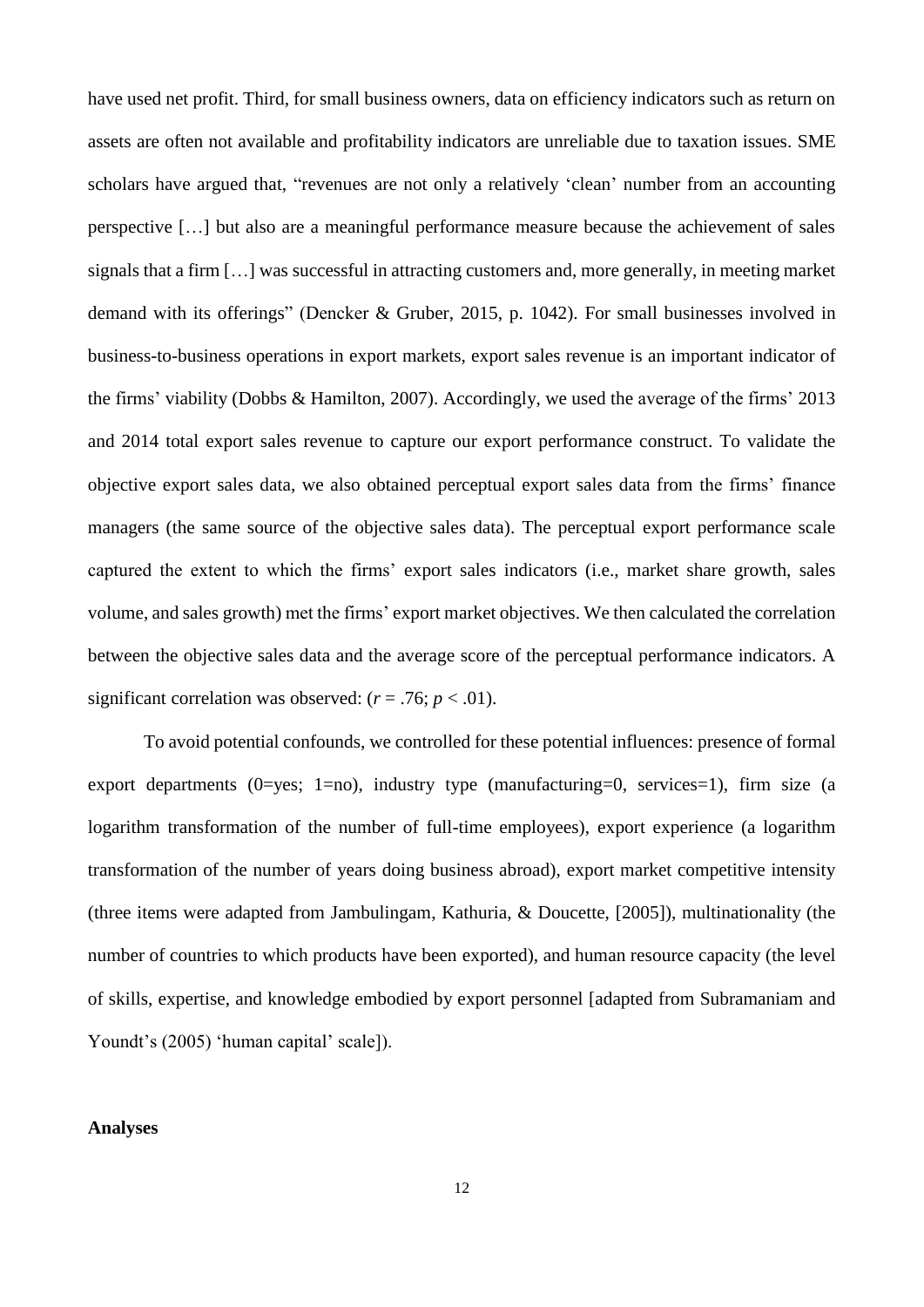#### *Measurement model assessment*

All the multi-item scales were assessed in confirmatory factor analysis (CFA) using the LISREL 8.7 package and maximum likelihood estimate method. The results presented in Table 1 show an excellent fit for the CFA model, returning a non-significant Chi-square value ( $p < .05$ ), and with all fit heuristics falling within recommended criteria: the ratio of chi-square to degrees of freedom is 1.08, RMSEA = .02, NNFI = .95, and CFI = .95. Additionally, the factor loadings for all items are significant ( $p$ < .01), and the Composite Reliability (CR) and Average Variance Extracted (AVE) values for each latent construct are greater than .70 and .50, respectively (Bagozzi & Yi, 2012).

Table 2 presents summaries of descriptive statistics and inter-construct correlations for each construct studied, all of which have sufficient construct reliability (as shown by their respective CR values), and discriminant validity (as AVE values for each multi-item construct are larger than the squared correlation between any pair of constructs; and as cross-loadings and correlated error terms are absent from the CFA model (Bagozzi & Yi, 2012) (see Table 1). Thus, we are confident that our measures are valid for theory testing purposes.

## \_\_\_\_\_\_\_\_\_\_\_\_\_\_\_\_\_\_\_\_\_\_\_\_\_\_ Table 1 and Table 2 about here \_\_\_\_\_\_\_\_\_\_\_\_\_\_\_\_\_\_\_\_\_\_\_\_\_\_

Although our dependent variable came from a source different from the independent variables and multiple time points, we checked for a possible influence of common method bias (Podsakoff et al., 2003). We estimated three competing bias models: Method 1 involved estimation of a methodonly model in which all indicators were loaded on a single latent factor. The fit indexes (i.e., Chisquare  $(\chi^2) = 4,909.481$ ; df = 779; RMSEA = .159; NNFI = .33; CFI = .36) produced a poor-fitting model. Method 2 was a trait-only model in which each indicator was loaded on its respective latent factor. The results showed excellent model fit:  $\chi^2$  (df) = 832.16 (769); RMSEA = .022; NNFI = .95;  $CFI = .95$ . In method 3, a method and trait model was estimated involving inclusion of a common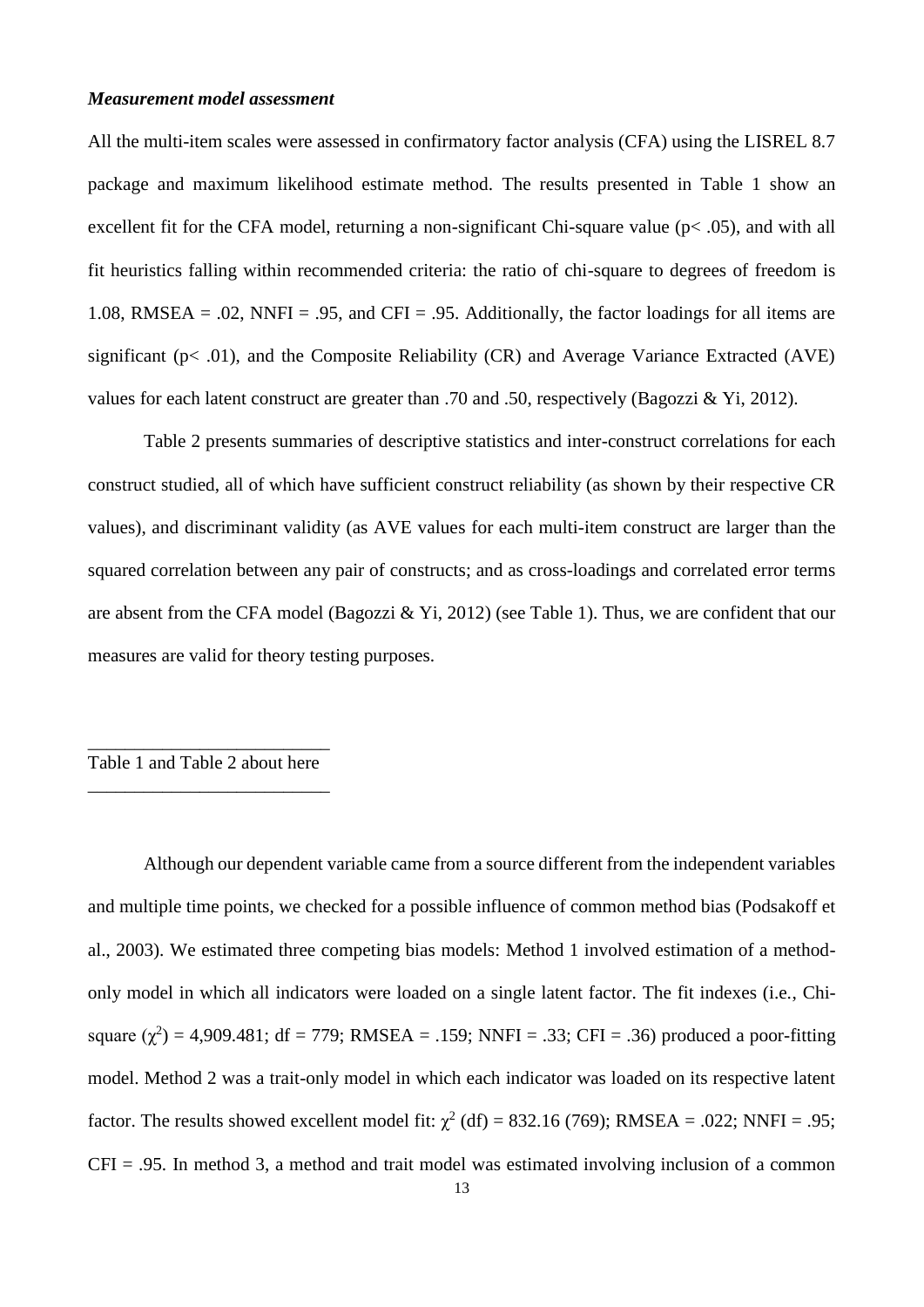factor linking all the indicators in model 2. Results show a non-significant improvement in model fit:  $\chi^2$  (df) = 832.15 (754); RMSEA = 0.025; NNFI = .94; CFI = .95. Comparison of the three models indicates that model 2 and model 3 are superior to model 1, and that model 3 is not substantially better than model 2. This shows that no single factor accounts for most of the variance in the measures, suggesting that common method bias was not a problem in our analysis (Podsakoff et al., 2003).

## *Hypothesis Testing and Findings*

To test our hypotheses, several multiplicative interactions were created. To attenuate for multicollinearity problems due to our use of product terms, all variables involved in multiplicative interactions were mean-centered using the procedure recommended by Aiken and West (1991). Subsequently, we followed hierarchical moderated regression analysis procedures to test our hypotheses. In total, five regression models were estimated and compared (see Table 3). None of the regression equations has multicollinearity problems: the largest variance inflation factor (VIF) is 1.34, which is well within the recommended limit of 5.00.

In baseline Model 1, only the control variables were modelled on the export sales performance dependent variable. In Model 2, the direct effect of dysfunctional competition was included. The direct effect of market responsiveness and product innovativeness were added in Model 3. The twoway interaction terms (e.g., market responsiveness x product innovation) were added in Model 4. In Model 5 the three-way interaction term for market responsiveness, product innovativeness, and dysfunctional competition was added to the analysis. From Table 3, it can be seen that changes in the  $R<sup>2</sup>$  values are significant (p< .05) for all models; however, Model 5 (the most comprehensive, with all variables included) produced the largest  $R^2$  value of 41 per cent. Hence, we rely on Model 5 to interpret the hypotheses.

An interesting finding is that increases in market responsiveness are associated with increases in export performance ( $\beta$  =.39; t = 6.23; p <.01), and high levels of product innovativeness are associated with increases in export performance ( $\beta = .24$ ; t = 3.55; p <.01). Interestingly, increases in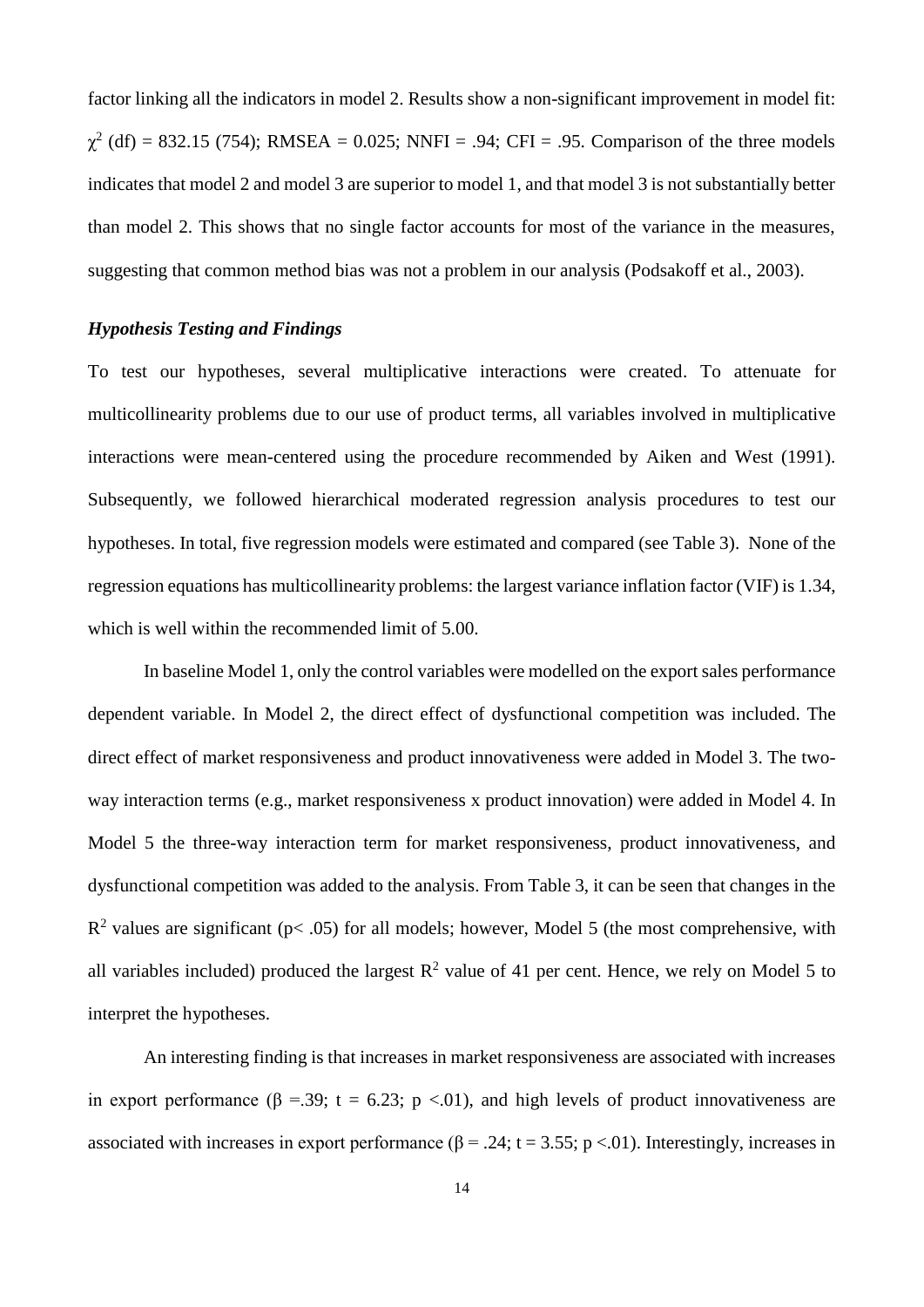dysfunctional competition do not change variability in the firms' export performance ( $\beta = 12$ ; t = 1.62; p >.05). The study argues in H1 that high levels of product innovativeness strengthen the effect of market response capability on export performance, and this is supported in the data ( $\beta = 14$ ; t = 1.98; p <.05). The study asserts in  $H_2$  that the joint effect of market responsiveness and product innovation capabilities on export performance is weakened (i.e., becomes negative) when levels of dysfunctional competition increase. We find support for this hypothesis at 5% significant level (β = - $.15$ ; t = -2.01; p < .05).

## *Additional analyses*

A number of additional analyses were undertaken to further explore our findings. First, for a better understanding of moderating effect relationships, we plotted the interactions in Figure 2 and Figure 3 following the recommendations of Aiken and West (1991). As shown in Figure 2, when product innovativeness takes on values above its mean values, an increase in market responsiveness is associated with a greater increase in levels of export performance. Figure 3 shows that at higher levels of dysfunctional competition, the joint effect of product innovation strategy and market response strategy on export performance is weakened.

\_\_\_\_\_\_\_\_\_\_\_\_\_\_\_\_\_ Table 3 about here \_\_\_\_\_\_\_\_\_\_\_\_\_\_\_\_\_

\_\_\_\_\_\_\_\_\_\_\_\_\_\_\_\_\_\_\_\_\_\_\_\_\_\_\_ Figure 2 and Figure 3 about here \_\_\_\_\_\_\_\_\_\_\_\_\_\_\_\_\_\_\_\_\_\_\_\_\_\_\_

## **Discussions and conclusion**

This study developed and tested a model that depicted the joint effect of market responsiveness and product innovativeness, and the moderating effects of dysfunctional competition on export performance in the developing economy of Ghana, Sub-Saharan African. Findings indicate that the joint effect of market responsiveness and product innovativeness on export performance is positive, however, this positive effect is weakened (and become negative) when levels of dysfunctional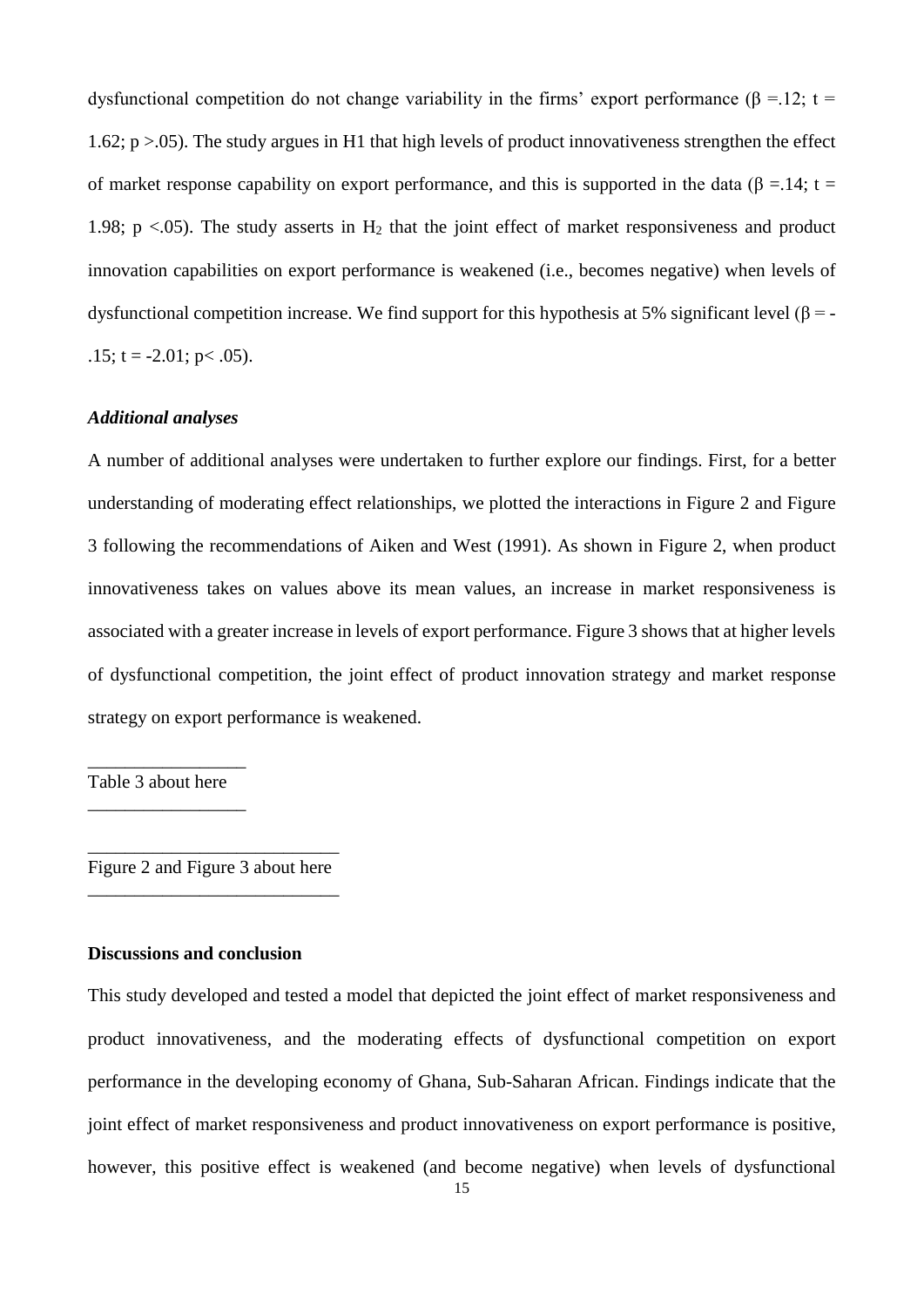competition increase in magnitude. The conclusions identify implications for industrial export marketing research and practice.

## *Theoretical implications*

Export marketing research has examined two features of exporting firms market-oriented activities that drive performance: market response (Cadogan et al., 2009; Chung, 2012) and innovation (Ruvio et al., 2014; Silva et al., 2016; Sundqvist et al., 2012;). Findings from this study reveal that market responsiveness and product innovation capabilities drive superior export performance when deployed individually, but when they are deployed jointly the alignment provides industrial exporters a greater capability to boost export market performance. These findings are, therefore, validation for calls on researchers to explore complementarity between multiple export marketing capabilities (e.g. Cadogan, 2012; Menguc & Auh, 2006; Webb, Ireland, Hitt, Kistruck, & Tihanyi, 2011), and build on extant studies that advocate for the notion that developing-economy firms should develop and deploy a dynamic configuration of internally- and externally-focused capabilities to enhance performance (Lau & Bruton, 2011). Within the context of this study, product innovativeness may be construed as an internally-focused capability of firms to develop and commercialize innovative products (Naidoo, 2010; O'Cass & Ngo, 2011). Export market responsiveness constitutes a firm's externally-focused capability. Thus, while product innovativeness may or may not be a useful strategic approach in developing-economy markets such as sub-Saharan Africa, its value to firms is predicated on using it being used to deploy market responsiveness capability to contribute to performance.

Export marketing research has also included consideration of the extent to which the efficacy of export marketing activities in driving export performance is moderated by degrees of competitive intensity and dynamism in export markets (e.g., Cadogan et al., 2009; Zou et al., 2003). In a departure from existing approaches to modelling the competitive environment, this study explored the notion of dysfunctional competition as a moderator of the joint effect of market responsiveness and product innovation capabilities on export performance. Results show that variability in dysfunctional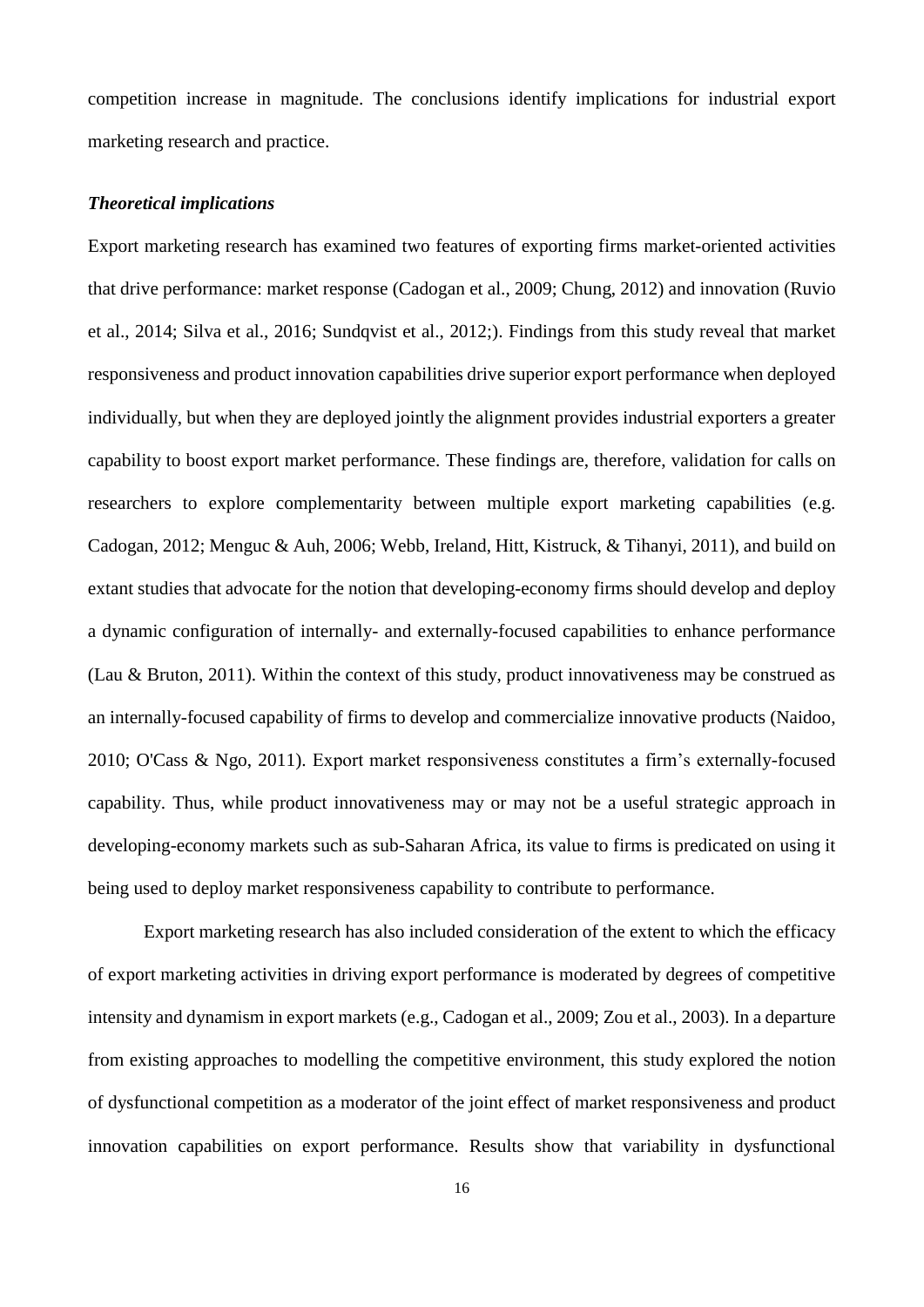competition in a firm's export markets does not change a firm's export performance. However, under increasing levels of dysfunctional competition the export performance benefits that accrue to a firm from its market responsiveness and product innovation capabilities are significantly curtailed. This finding confirms a long-held belief among international businesses operating in Sub-Saharan Africa that the dysfunctionality of this market tends to work against conventional approaches to satisfying customer needs (Sheth, 2011). Under high levels of dysfunctional competitive environment condition, increasing transaction costs of product innovations may exceed gains in export sales (Li & Zhang, 2007; Sheth, 2011). This study submits, therefore, that under dysfunctional competitive conditions investments in marketing capabilities may not result in the desired returns. Examples of this outcome include Cadbury and Coca-Cola who were forced to close factories in Kenya, and Shoprite Holdings, a South African retailer, to scale back its original plan to open 600 to 800 stores in Nigeria to only 12 stores in 2014 (The Economist, 2015). In sum, the evidence from this study suggests that while product innovation may help boost a firm's ability to respond to local market needs in Sub-Saharan Africa, increasing levels of dysfunctional competition in this market have the capacity to deplete a firm's export performance. This challenge raises several managerial and public policy implications.

## *Managerial and public-policy implications*

Managers of developing-economy exporting firms may have success with developing and commercializing innovative products in response to articulated needs in other developing-economy local markets. Findings from this study show that exporters in Ghana increased their export revenue by aligning their product innovation and market response strategies. The implication, therefore, for managers in sub-Saharan Africa is that success as measured by export revenue generation is predicated on ensuring that product innovation capabilities are used to leverage a firm's ability to address unique demands and consumption patterns in these developing-economy markets (Mahajan, 2009).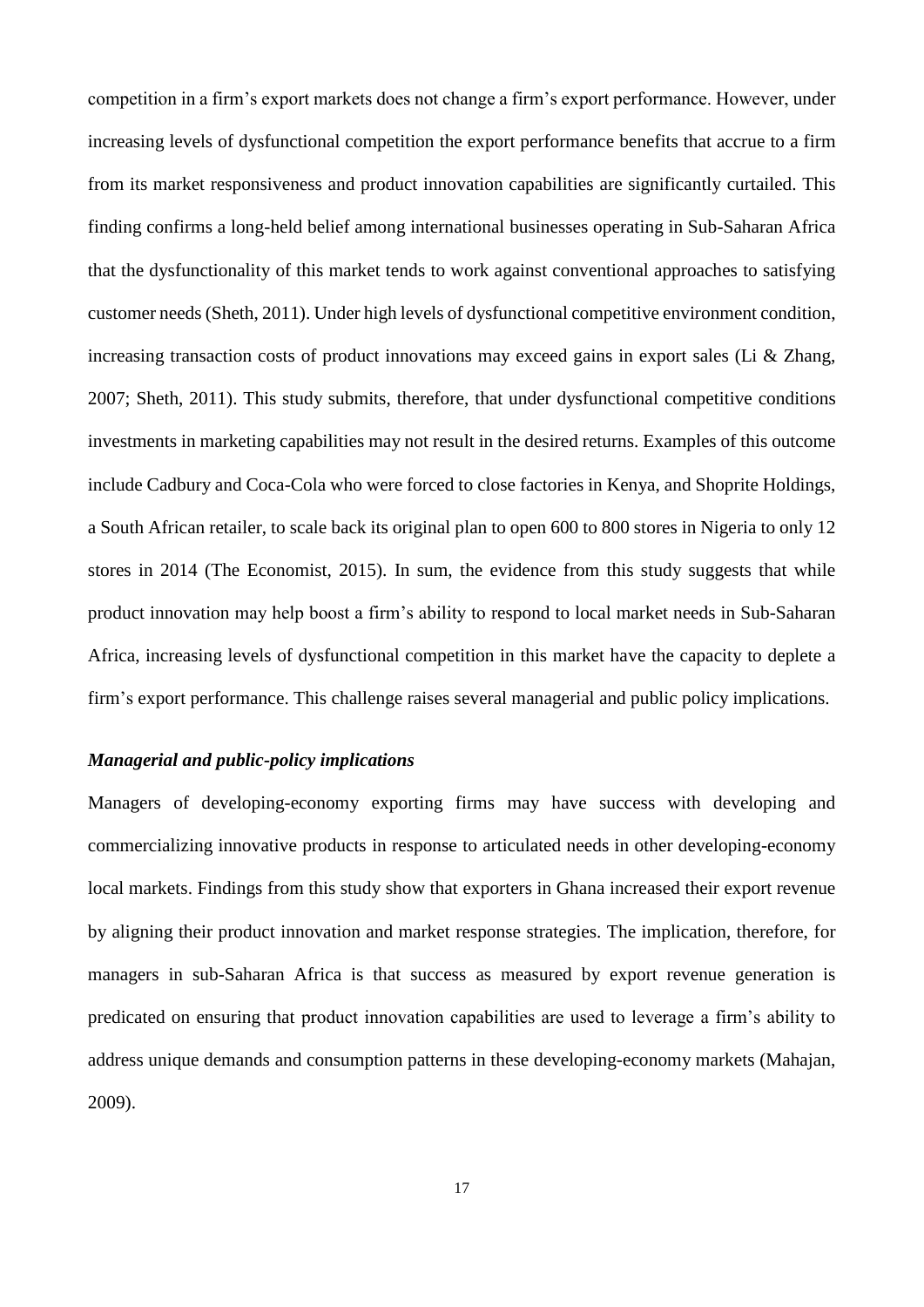Additionally, dysfunctional market conditions have historically discouraged international investors out of concern over potential adverse effect on returns (Li & Atuahene-Gima, 2011). This concern among business leaders is confirmed in this study which finds that although exporters do not directly suffer from the dysfunctional competitive condition in their export markets (perhaps due to the firms' competitive advantage of handling similar adverse conditions within their home markets), increases in dysfunctional competition ultimately weaken the benefits that derive from their export marketing capabilities. In view of this, we suggest that exporting managers have a responsibility to ensure that when faced with dysfunctional competition in their export markets, market responsiveness and product innovation strategies should be adjusted to minimize adverse consequences on sales revenue. Firms doing business in Sub-Saharan African markets need to rethink their overall marketing strategy by taking into account the reality that consumer spending power is low and new product consumption patterns are fragmented. Firms also need to be aware that marketing channels are in flux and heavily controlled by vested interest groups (Martel & Klibi, 2016). Informal social networks are the conduit through which marketing communication messages are delivered to consumers (Acquaah, 2007), thereby denying firms conventional market-based competitive approaches to marketing new products. A key success factor for firms exporting to this market, therefore, is an ability to respond rapidly to unexpected market changes with new product offerings that provide simple solutions to daily consumer needs.

To this end, we suggest that non-traditional approaches to innovation (e.g., dramatically reducing costs by developing products that are affordable and accessible to larger consumer groups) and innovative access to customers are major drivers of success in Sub-Saharan African markets (Sheth, 2011). Some firms in Sub-Sahara African markets are forming informal alliances with local vendors and local governmental and non-governmental agencies to increase consumer adoption of new products, thereby reducing the adverse effects of dysfunctional competitive activities on their performance (Spivey, Woods, Lamiaux, & Hill, 2014).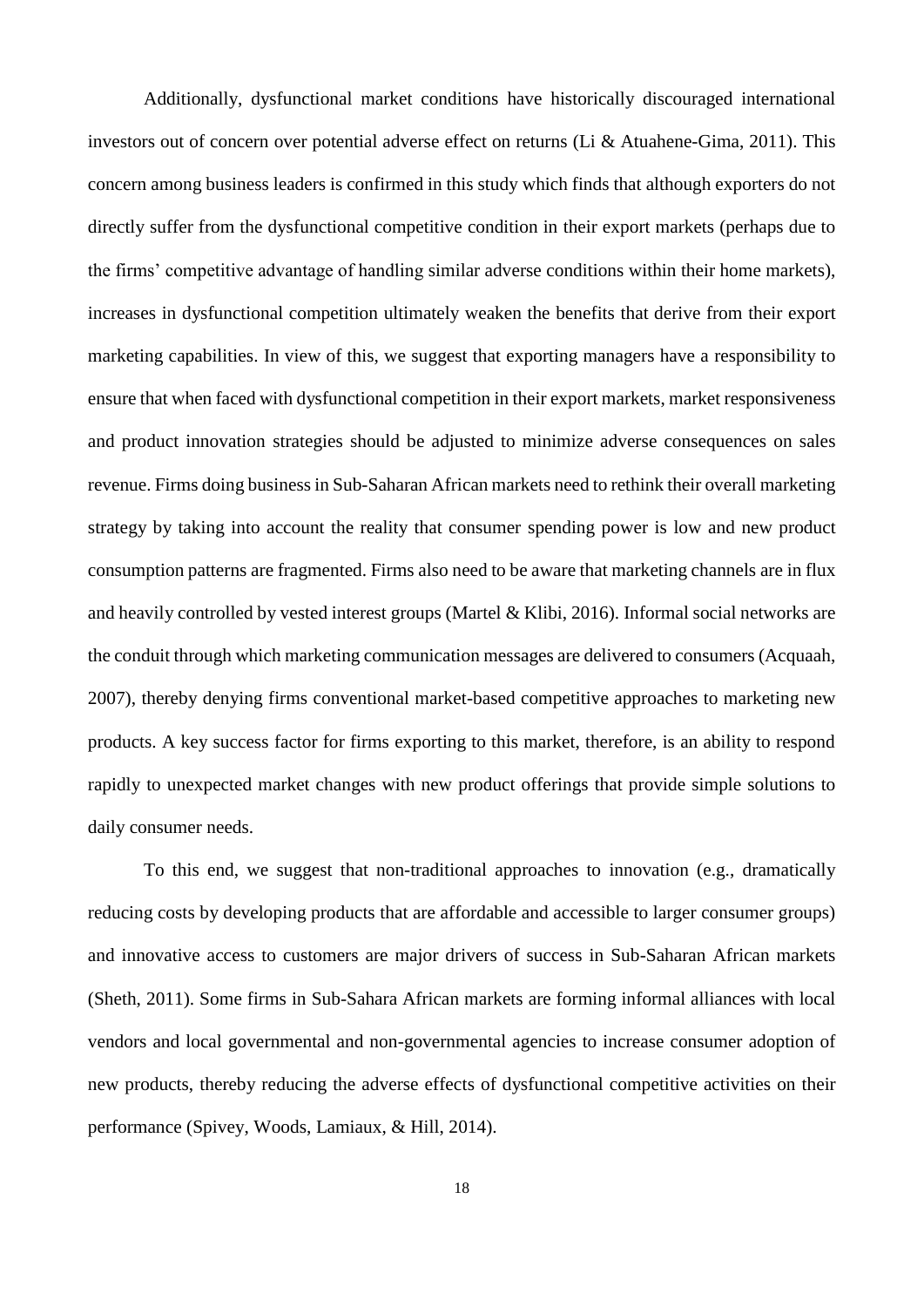Public policy makers working to create business-friendly environments in Sub-Saharan African markets can gain foreign investors' confidence by providing a fair opportunity for investors to extract economic value for their investments. This can be done by assuring investors of firms' observance of functional competition regulations. A major implication, therefore, is that strengthening business-supporting institutions such as commercial courts and industry promotion and regulatory bodies (e.g., Ghana Export Promotion Authority and Ghana Investment Promotion Centre), and enforcing existing laws that govern industry behaviors can help reinforce investor confidence in Sub-Saharan African markets.

#### **Study limitations and direction for further research**

Although this study expands knowledge on export marketing in business-to-business contexts, the results should be taken as tentative for a variety of reasons. First, one may argue that although exporting is the most popular mode of internationalization among small businesses in developing economies, small businesses that use other modes of international operation (e.g., joint ventures and foreign direct investment) could form a unique cluster and context for future research. The nature of these alternative modes of international operation may be substantially different from the exporting mode explored in the current study.

Also, we acknowledge that this is a single-country study, conducted in a relatively small Sub-Sahara African economy that is under-going significant political, economic, social, and technological transformations. While the transitions which are sweeping through many African markets are similar (Acquaah, 2007), the pace of such transformations are diverse and the size of these markets vary, providing different degrees of opportunity and challenge to firms. A fruitful avenue for future research, therefore, may be to examine the extent to which export marketing capabilities are further conditioned by degrees of marketization and size of firms' host and home markets.

Third, the channel through which export marketing capabilities influence export performance is the subject of future research. For example, one may argue that marketing program execution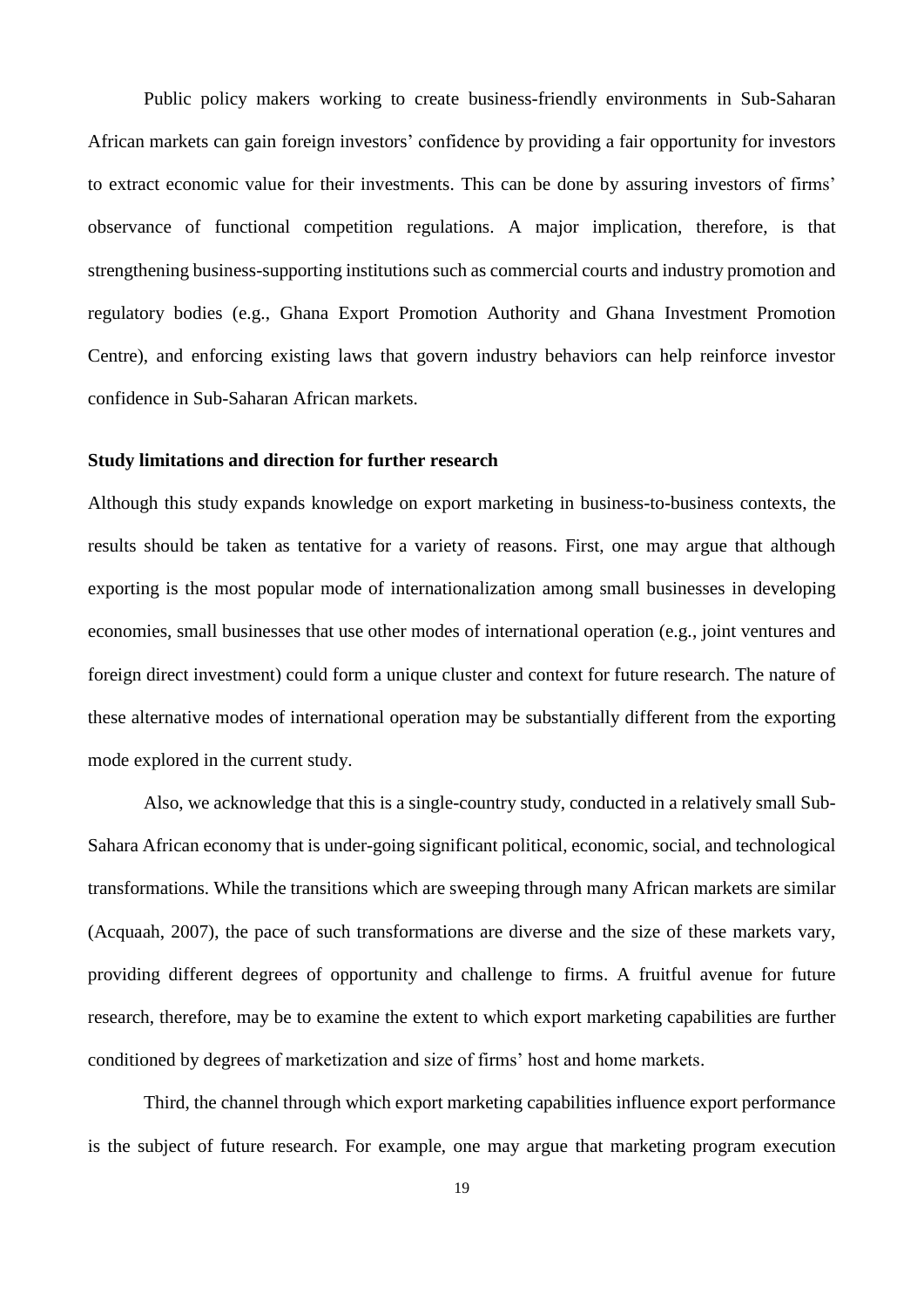effectiveness (e.g., adaptation versus standardization) may mediate the effect of market response and product innovation activities on export performance: that is, the extent to which market responsiveness and product innovativeness are successful may be via their effects on degree of adaptation or standardization of marketing programs and fit to the exigencies of particular export markets.

Fourth, exporting businesses may take on strategic marketing approaches (e.g., technologyoriented or institutional networking-oriented approach) beyond the two capabilities examined in this study. We suggest that future research should examine how other firm capabilities may interact with marketing capabilities to drive export performance.

Fifth, it seems that multinationality may be interacting with the main-effect variables examined in this study. This raises an important question of how a propensity to engage in businessto-business operations effects developing-market firms that advance innovation capabilities to respond to multiple export market needs. We suggest that future research might draw insights from international experiential learning literature to explore this research question.

Finally, while this study followed previous studies to capture dysfunctional competition with perceptual measures (e.g., Li and Zhang, 2007), an alternative approach to measuring the dysfunctional competition construct may be to use an index, such as a target country's Corruption Perceptions Index from Transparency International to calculate their distance from a firm's home<sup>2</sup>. In fact, this alternative approach may help validate the existing perceptual measure of the dysfunctional competition construct.

**.** 

<sup>&</sup>lt;sup>2</sup> We thank an anonymous reviewer for making this useful suggestion to us.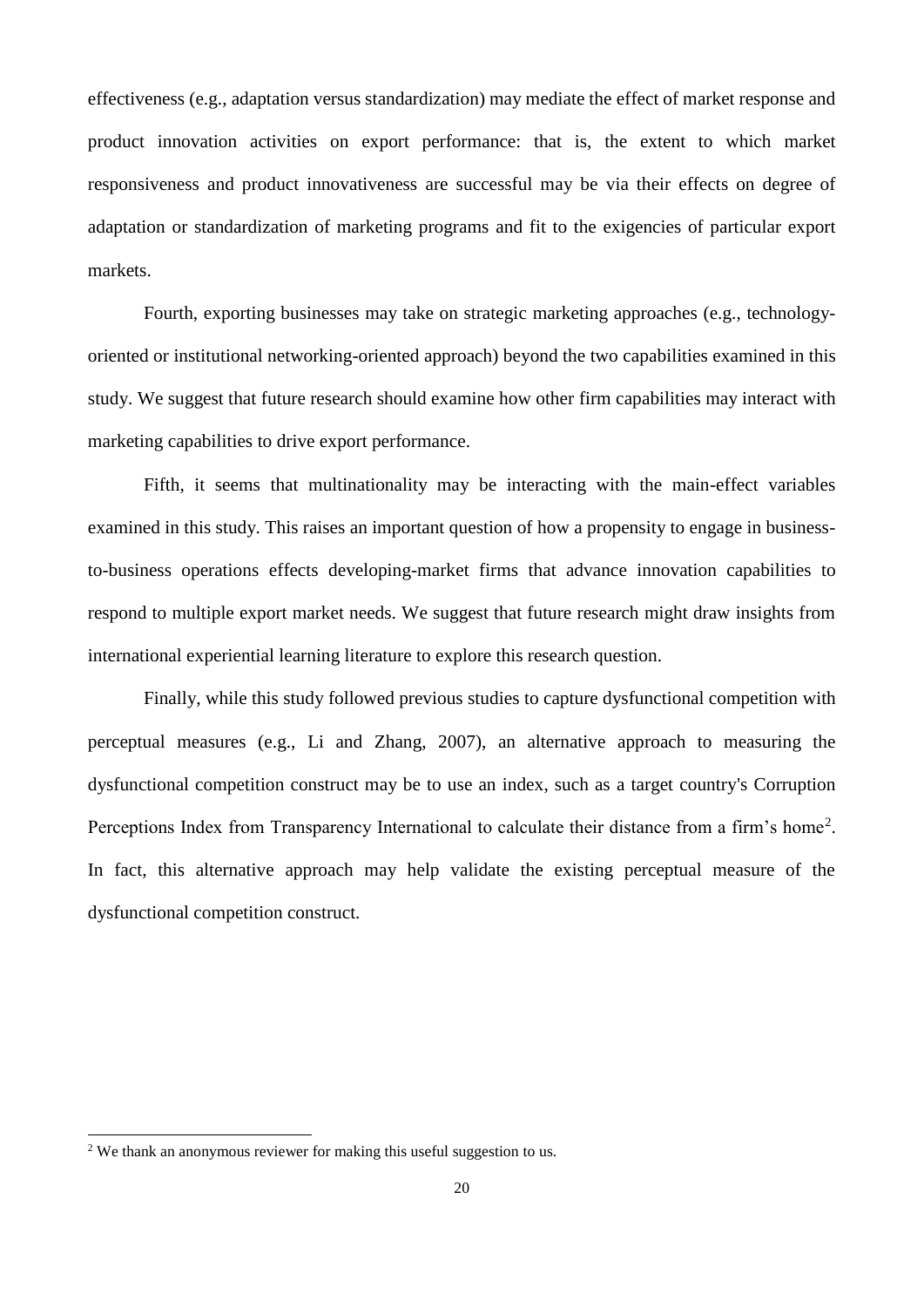#### **References**

- Acquaah, M. (2007). Managerial social capital, strategic orientation, and organizational performance in an emerging economy. *Strategic Management Journal*, *28*(12), 1235-1255.
- Aiken, L.S., & West, S. G. (1991). *Multiple Regressions: Testing and Interpreting Interactions*. Thousand Oaks, CA: Sage.
- Asseraf, Y., & Shoham, A. (2014). The impact of strategic orientations on export marketing strategy: new classification and typology. In C. C. Julian (Ed.), *Research Handbook on Export Marketing* (pp. 60-83).
- Atuahene-Gima, K. & Ko A. (2001). An empirical investigation of the effect of market orientation and entrepreneurship orientation alignment on product innovation. *Organization Science*, *12*(1), 54-74.
- Bagozzi, R. P., & Yi, Y. (2012). Specification, evaluation, and interpretation of structural equation models. *Journal of the Academy of Marketing Science*, *40*(1), 8-34.
- Barney, J. (1991). Firm resources and sustained competitive advantage. *Journal of Management*, *17*(1), 99-120.
- Boso, N., Story, V. M., Cadogan, J. W., Micevski, M. and Kadic-Maglajlic, S. (2013). Firm innovativeness and export performance: Environmental, networking, and structural contingencies. *Journal of International Marketing*, *21*(4), 62-87.
- Cadogan, J. W. (2012). International marketing, strategic orientations and business success: Reflections on the road ahead. *International Marketing Review*, *29*(4), 340-348.
- Cadogan, J. W., Kuivalainen, O., & Sundqvist, S. (2009). "Export market-oriented behavior and export performance: Quadratic and moderating effects under differing degrees of market dynamism and internationalization. *Journal of International Marketing*, *17*(4), 71-89.
- Chung, H. R. L. (2012). Export market orientation, managerial ties, and performance. *International Marketing Review*, *29*(4), 403-423.
- Dencker, J. C., & Gruber, M. (2015), "The effects of opportunities and founder experience on new firm performance. *Strategic Management Journal*, 36 (7), 1035-1052.
- Diamantopoulos, A., Ring, A., Schlegelmilch, B. B., & Doberer, E. (2014). Drivers of export segmentation effectiveness and their impact on export performance," *Journal of International Marketing*, *22*(1), 39-61.
- Dobbs, M., & Hamilton, R. T. (2007). Small business growth: Recent evidence and new directions. *International Journal of Entrepreneurial Behavior & Research*, *13*(5), 296-322.
- Eisenhardt, K. M., & Martin, J. A. (2000). Dynamic capabilities: What are they? *Strategic Management Journal*, *21,* 1105-1121.
- Ellis, P. D., Davies, H., & Wong, A. H. K. (2011). Export intensity and marketing in transition economies: Evidence from China. *Industrial Marketing Management*, *40*(4), 593-602.
- Jambulingam, T., Kathuria, R., & Doucette, W. R. (2005), Entrepreneurial orientation as a basis for classification within a service industry: The case of retail pharmacy industry. *Journal of Operations Management*, *23*(1): 23-42.
- Krasnikov, A., & Jayachandran, S. (2008). The relative impact of marketing, research-anddevelopment, and operations capabilities on firm performance. *Journal of Marketing*, *72*(4), 1-11.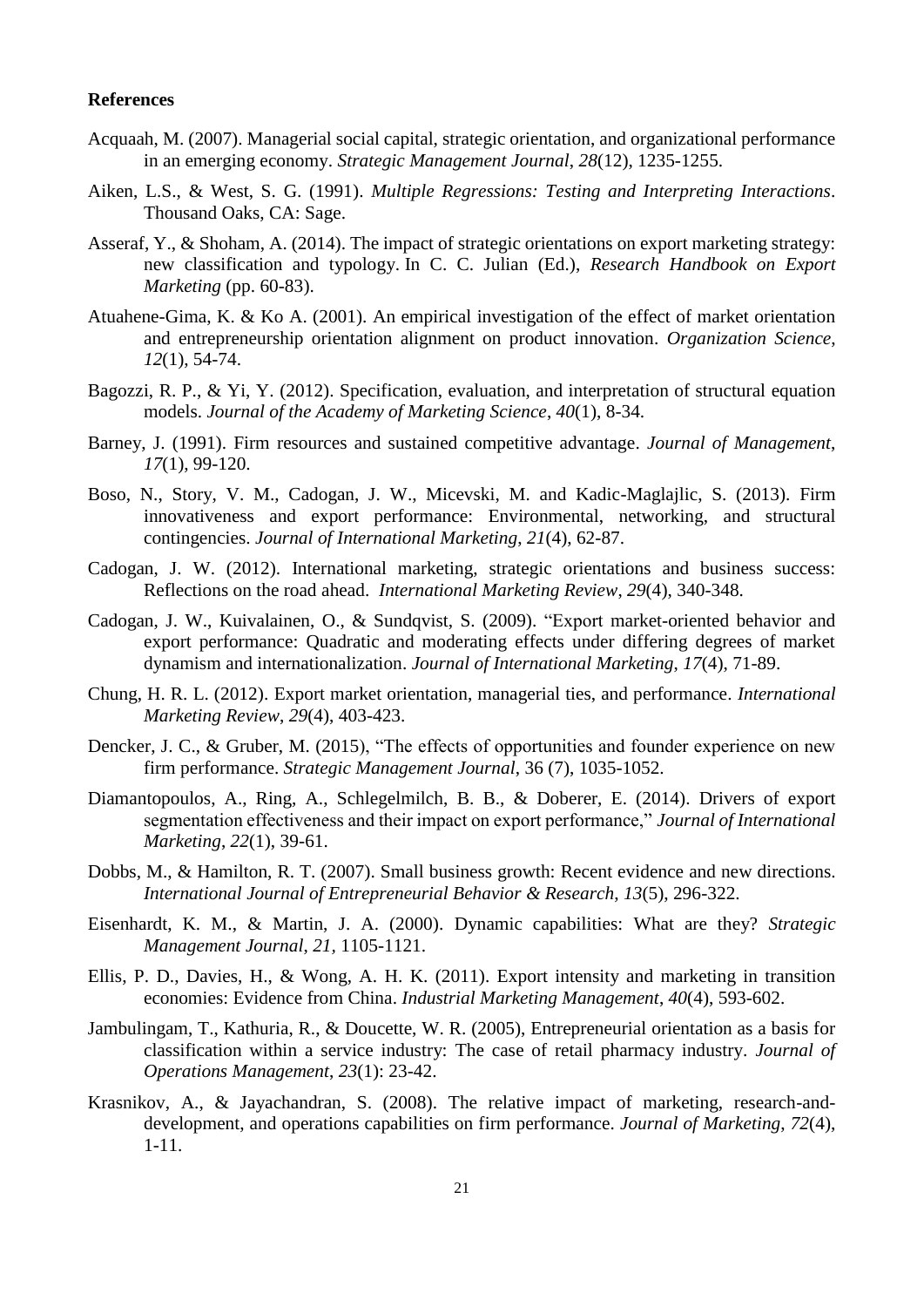- Lau, C. M., & Bruton, G.D. (2011). Strategic orientations and strategies of high technology ventures in two transition economies. *Journal of World Business*, *46*(3), 371-380.
- Leonidou, C.L., Katsikeas, C. S., & Samiee, S. (2002). Marketing strategy determinants of export performance: A meta-analysis. *Journal of Business Research*, *55*(1), 51-67.
- Li, H., & Zhang, Y. (2007). The role of managers' political networking and functional experience in new venture performance: Evidence from China's transition economy. *Strategic Management Journal*, *28*(8), 791-804.
- Li, H., & Atuahene-Gima, K. (2001). Product innovation strategy and the performance of new technology ventures in China. *Academy of Management Journal*, *44*(6), 1123-34.
- Li, T., & Calantone, R. J. (1998). The impact of market knowledge competence on new product advantage: Conceptualization and empirical examination. *Journal of Marketing*, 62(4), 13-29.
- Li, Y., Zhao, Y., Tan, J., & Liu, Y. (2008). Moderating effects of entrepreneurial orientation on market orientation-performance linkage: Evidence from Chinese small firms. *Journal of Small Business Management*, *46*(1), 113-133.
- Lisboa, A., Skarmeas, D., & Lages, C. (2013). Export market exploitation and exploration and performance: Linear, moderated, complementary and non-linear effects. *International Marketing Review*, *30*(3), 211-230.
- Mahajan, V. (2009). *Africa rising: How 900 million African consumers offer more than you think*. Upper Saddle River, NJ: Wharton School Publishing.
- Martel, A., & Klibi, W. (2016). Supply Chains: Issues and opportunities*.* In A. Martel, & W. Klibi (Eds), *Designing Value-Creating Supply Chain Networks* (pp. 1-43). Springer International Publishing.
- Menguc, B., & Auh, S. (2006). Creating a firm-level dynamic capability through capitalizing on market orientation and innovativeness. *The Journal of the Academy of Marketing Science*, *34*(1), 63-73.
- Morgan, N. A., Kaleka, A., & Katsikeas, C. S. (2004). Antecedents of export venture performance: A theoretical model and empirical assessment. *Journal of Marketing*, *68*(1): 90-108.
- Morgan, N. A., Slotegraaf, R. J., & Vorhies, D. W. (2009). Linking marketing capabilities with profit growth. *International Journal of Research in Marketing*, *26*(4), 284-293.
- Murphy, G. B., Trailer, J. W., & Hill, R. C. (1996). Measuring performance in entrepreneurship research. *Journal of Business Research*, *36*(1), 15-23.
- Naidoo, V. (2010). Firm survival through a crisis: The influence of market orientation, marketing innovation and business strategy. *Industrial Marketing Management*, *39*(8), 1311-1320.
- Naldi, L., & Davidsson, P. (2014). Entrepreneurial growth: The role of international knowledge acquisition as moderated by firm age. *Journal of Business Venturing, 29*(5), 687-703.
- North, D. C. (1990). *Institutions, institutional change and economic performance*. Cambridge University Press.
- O'Cass, A., & Ngo, L. V. (2011). Winning through innovation and marketing: Lessons from Australia and Vietnam. *Industrial Marketing Management*, *40*(8), 1319-1329.
- O'Cass, A., & Weerawardena, J. (2010). The effects of perceived industry competitive intensity and marketing-related capabilities: Drivers of superior brand performance. *Industrial Marketing Management*, *39*(4), 571-581.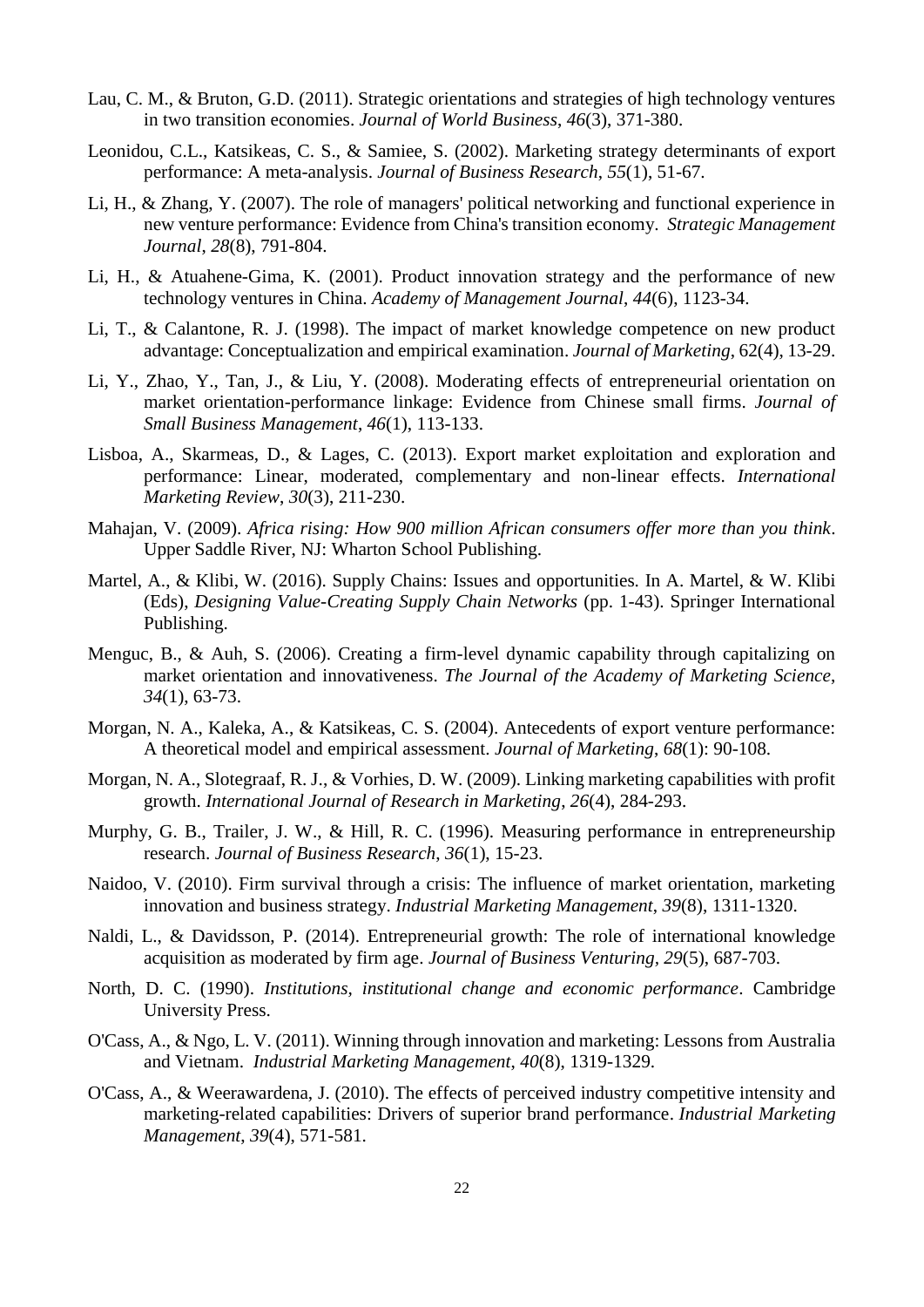- Ottosson, M., & Kindström, D. (2016, May). Exploring proactive niche market strategies in the steel industry: Activities and implications. *Industrial Marketing Management*, *55*, 119-130.
- Podsakoff, P. M., MacKenzie, S. B., Jeong-Yeon, L., & Podsakoff, N. P. (2003). Common method biases in behavioral research: A critical review of the literature and recommended remedies. *Journal of Applied Psychology*, *88*(5), 879-903.
- Priem, R. L., & Butler, J. E. (2001). Is the resource-based "view" a useful perspective for strategic management research? *Academy of Management Review*, *26*(1), 22-40.
- Ruvio, A. A., Shoham, A., Vigoda‐Gadot, E., & Schwabsky, N. (2014). Organizational innovativeness: Construct development and cross‐cultural validation. *Journal of Product Innovation Management*, *31*(5), 1004-1022.
- Sheth, J. N. (2011). Impact of emerging markets on marketing: Rethinking existing perspectives and practices. *Journal of Marketing*, *75*(4), 166-182.
- Silva, G. M., Styles, C., & Lages, L. F. (2016). Breakthrough innovation in international business: The impact of tech-innovation and market-innovation on performance. *International Business Review*, *26*(2), 391-404.
- Souchon, A. L., & Diamantopoulos, A. (1996). A conceptual framework of export marketing information use: Key issues and research propositions," *Journal of International Marketing*, *4*(3), 49-71.
- Spivey, L., Woods, W., Lamiaux, W., & Hill, H. (2014). What global health can learn from consumer companies in Africa. *Boston Consultancy Group, 5*(15), 1-20.
- Srivastava, M. K., & Gnyawali, D. R. (2011). When do relational resources matter? Leveraging portfolio technological resources for breakthrough innovation. *Academy of Management Journal*, *54*(4), 797-810.
- Subramaniam, M., & Youndt, M.A. (2005). The influence of intellectual capital on the types of innovative capabilities. *Academy of Management Journal*, *48*(3), 450-463.
- Sundqvist, S., Kyläheiko, K., Kuivalainen, O., & Cadogan, J. W. (2012). Kirznerian and Schumpeterian entrepreneurial-oriented behavior in turbulent export markets. *International Marketing Review*, *29*(2), 203-219.
- The Economist (2015). *Africa's middle class: Few and far between*. Retrieved from http://www.economist.com/news/middle-east-and-africa/21676774-africans-are-mainlyrich-or-poor-not-middle-class-should-worry
- Vorhies, D. W., & Morgan, N. A. (2005). Benchmarking marketing capabilities for sustainable competitive advantage. *Journal of Marketing*, *69*(1), 80-94.
- Webb, J. W., Ireland, R. D., Hitt, M. A., Kistruck, G. M., & Tihanyi, L. (2011). Where is the opportunity without the customer? An integration of marketing activities, the entrepreneurship process, and institutional theory. *Journal of the Academy of Marketing Science*, *39*(4), 537-554.
- Weerawardena, J., & Mavondo, F. T. (2011). Capabilities, innovation and competitive advantage. *Industrial Marketing Management*, *40*(8), 1220-1223.
- Wernerfelt, B. (1984). A resource‐based view of the firm. *Strategic Management Journal*, *5*(2), 171- 180.
- Wiklund, J., & Shepherd, D. A. (2011). Where to from here? EO-as-experimentation, failure, and distribution of outcomes. *Entrepreneurship Theory and Practice*, *35*(5), 925-946.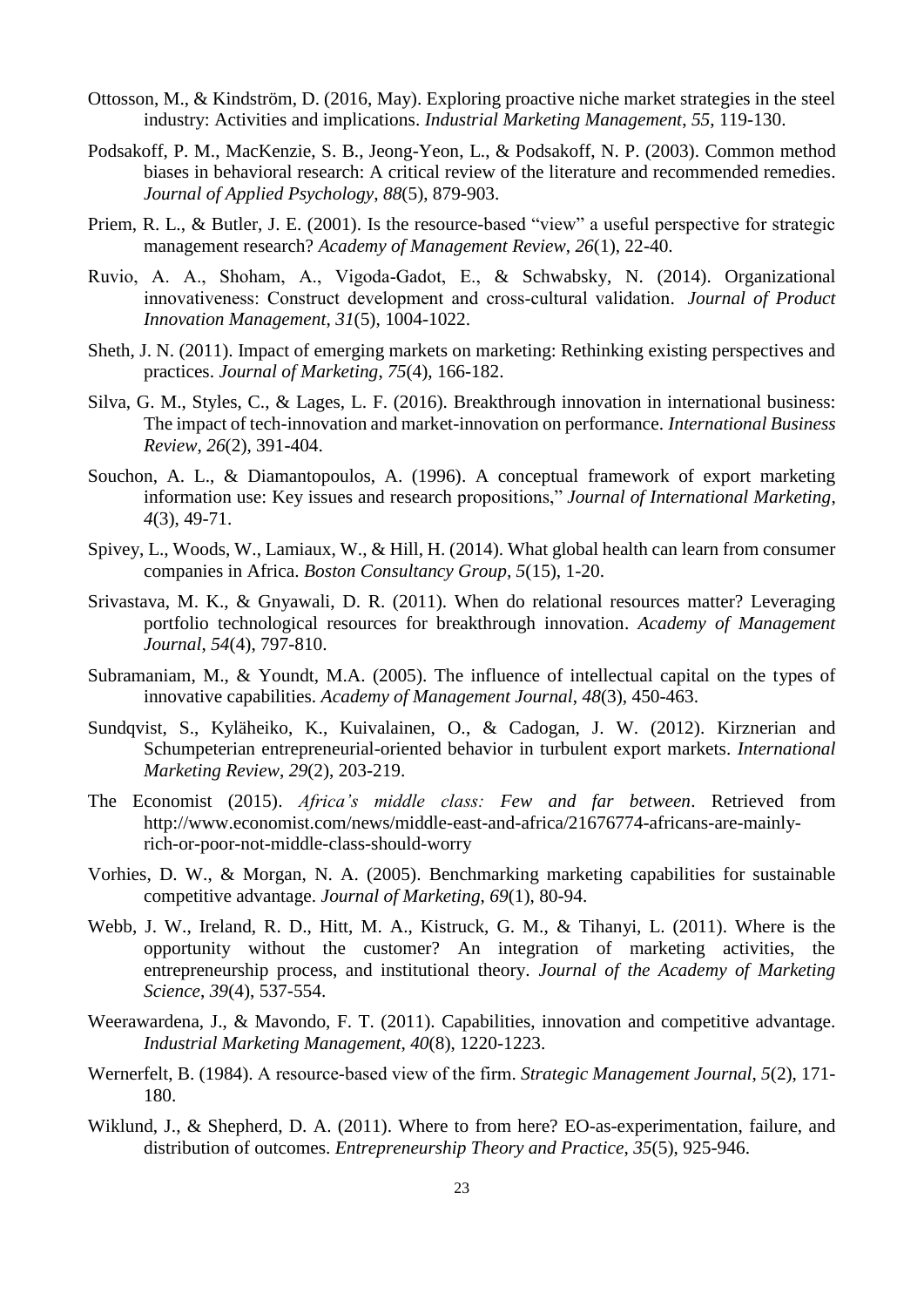- Zahra, S. A., & Garvis, D. M. (2000). International corporate entrepreneurship and firm performance: The moderating effect of international environmental hostility. *Journal of Business Venturing, 15*(5), 469-49.
- Zou, S., Fang, E., & Zhao, S. (2003). The effect of export marketing capabilities on export performance: An investigation of Chinese exporters. *Journal of International Marketing*, *11*(4), 32-55.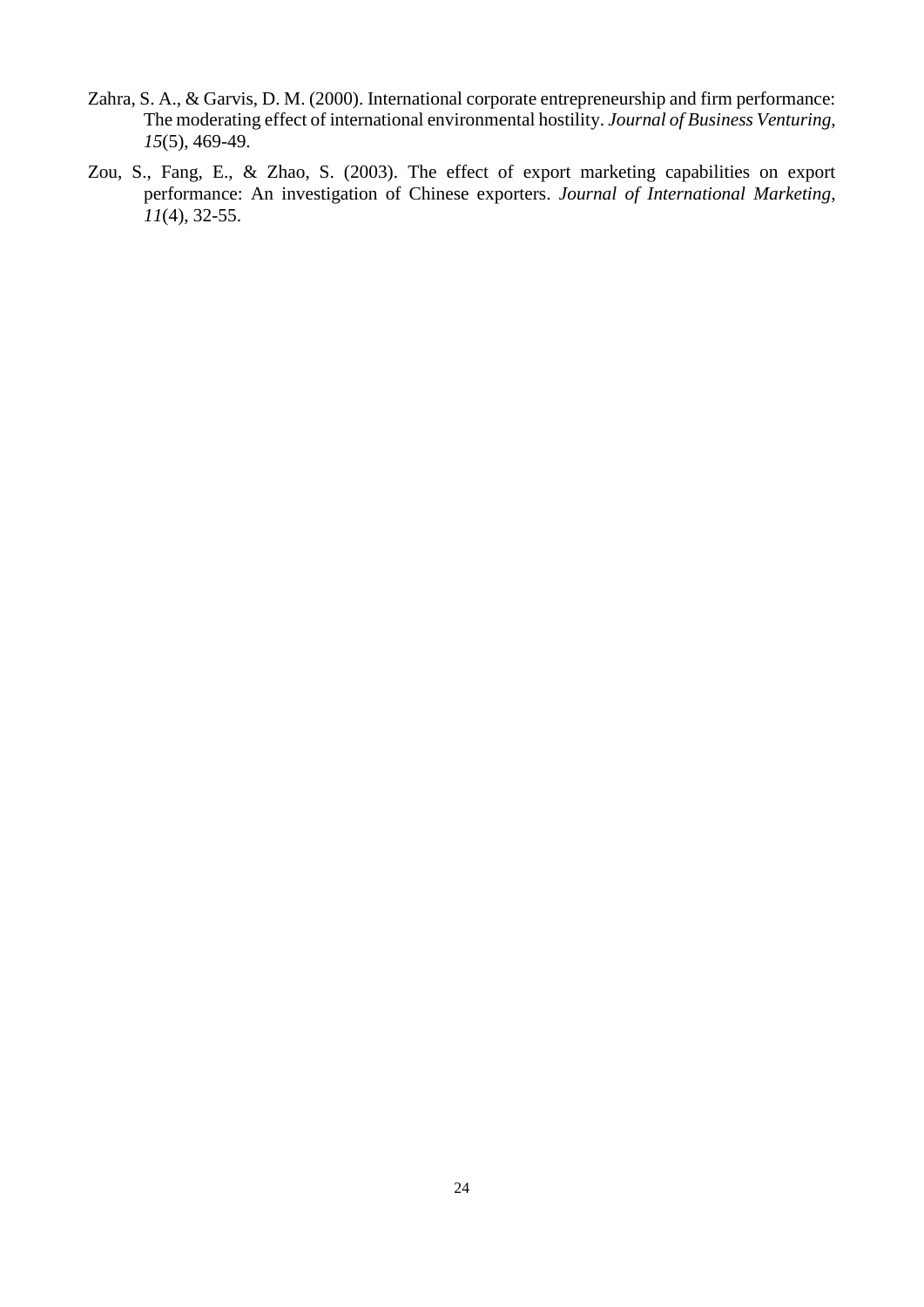| <b>Table 1.</b> Details of measures, standardized factor foatings, remadinty tests, and in statistics                | <b>Standardized</b> |     |            |
|----------------------------------------------------------------------------------------------------------------------|---------------------|-----|------------|
| <b>Item description</b>                                                                                              | factor loadings     | CR  | <b>AVE</b> |
| Product innovation intensity (adapted from Boso et al., 2013)                                                        |                     | .91 | .77        |
| $1 = not$ at all; $7 = to$ an extreme extent                                                                         |                     |     |            |
| -Our business has produced more new products/services for our emerging markets than our key                          |                     |     |            |
| emerging market competitors.                                                                                         | .89                 |     |            |
| -On average, each year we introduce more new products /services in our emerging markets than                         |                     |     |            |
| our key emerging market competitors.                                                                                 | .88                 |     |            |
| -Industry experts would say that we are more prolific when it comes to introducing new                               |                     |     |            |
| products/services in our emerging markets.                                                                           | .87                 |     |            |
|                                                                                                                      |                     |     |            |
| Product innovativeness novelty (Boso et al., 2013)                                                                   |                     | .89 | .74        |
| $1 = less than; 7 = more than$                                                                                       |                     |     |            |
| Relative to our main emerging market competitors, the products/services we offer in our emerging<br>market(s) are:   |                     |     |            |
| -Revolutionary.                                                                                                      | .86                 |     |            |
| -Inventive.                                                                                                          | .78                 |     |            |
| -Novel.                                                                                                              | .91                 |     |            |
|                                                                                                                      |                     |     |            |
| Market responsiveness (adapted from Chung, 2012; Cadogan et al., 2009)                                               |                     | .81 | .59        |
| $1 =$ strongly disagree; $7 =$ strongly agree                                                                        |                     |     |            |
| -In our emerging market operations, we are quick to respond to the local needs of our customers.                     | .70                 |     |            |
| -In our emerging market operations, we rapidly respond to local market conditions by adapting                        |                     |     |            |
| our market offerings (e.g., product design, prices, and distribution).                                               | .81                 |     |            |
| -In our emerging market operations, if a major competitor were to launch an intensive campaign                       |                     |     |            |
| targeted at our customers, we would implement a response immediately.                                                | .80                 |     |            |
|                                                                                                                      |                     | .89 | .66        |
| Human resource capacity (adapted from Subramaniam & Youndt, 2005)<br>$1 =$ strongly disagree; $7 =$ strongly agree   |                     |     |            |
| -Our employees are highly skilled in emerging market operations.                                                     | .66                 |     |            |
| -Personnel in our company are widely considered the best in our industry.                                            | .80                 |     |            |
| -Personnel in our company are creative and bright.                                                                   | .78                 |     |            |
| -Our employees are experts in their particular emerging market roles and functions.                                  | .90                 |     |            |
| -Our employees develop new ideas and knowledge for our emerging markets.                                             | .88                 |     |            |
|                                                                                                                      |                     |     |            |
| Dysfunctional competition (adapted from Li and Atuahene-Gima, 2001; Li and Zhang, 2007)                              |                     | .85 | .58        |
| $1 = not$ at all; $7 = to$ an extreme extent                                                                         |                     |     |            |
| -Unlawful competitive practices such as illegal copying of new products are common in our                            | .66                 |     |            |
| emerging markets.<br>-Counterfeiting of our products and trademarks by other firms is widespread in our emerging     | .79                 |     |            |
| markets.                                                                                                             |                     |     |            |
| -Ineffective market competition laws to protect our company's intellectual property are prevalent                    | .85                 |     |            |
| in our emerging markets.                                                                                             |                     |     |            |
| - In our emerging markets, the selling of unbranded products by other firms is an accepted                           | .77                 |     |            |
| practice.                                                                                                            |                     |     |            |
|                                                                                                                      |                     |     |            |
| Export market competitive Intensity (adapted from Jambulingam et al., 2005)                                          |                     | .71 | .52        |
| -There is substantial competition among firms in our emerging markets.                                               | .74                 |     |            |
| -Our emerging markets are noted for competition between firms.                                                       | .74                 |     |            |
| -Competition in our targeted emerging markets is cut-throat.                                                         | .88                 |     |            |
|                                                                                                                      |                     |     |            |
| Perceptual export performance (taken from Cadogan et al., 2009)#                                                     |                     | .91 | .76        |
| $1 = worse$ ; $7 = better$                                                                                           |                     |     |            |
| Compared to your emerging market competitors, how well has your business performed?                                  |                     |     |            |
| - market share growth                                                                                                | .82                 |     |            |
| - sales volume                                                                                                       | .96                 |     |            |
| - sales growth                                                                                                       | .81                 |     |            |
| <b>Goodness of Fit Statistics</b><br>$\chi^2$ (d.f.)<br><b>RMSEA</b><br><b>CFI</b><br><b>NNFI</b><br>IFI             |                     |     |            |
| $\chi^2/\mathbf{d}.\mathbf{f}$ .<br>p-value<br>832.16 (769)<br>1.08<br>.06 <sup>a</sup><br>.022<br>.95<br>.95<br>.96 |                     |     |            |

## **Table 1:** Details of measures, standardized factor loadings, reliability tests, and fit statistics

**Note:** R = Reversed coded item; CR = Construct Reliability; AVE = Average Variance Extracted; a = Not significant at 5%.

# = this was used to validate the objective export sales data and for robustness tests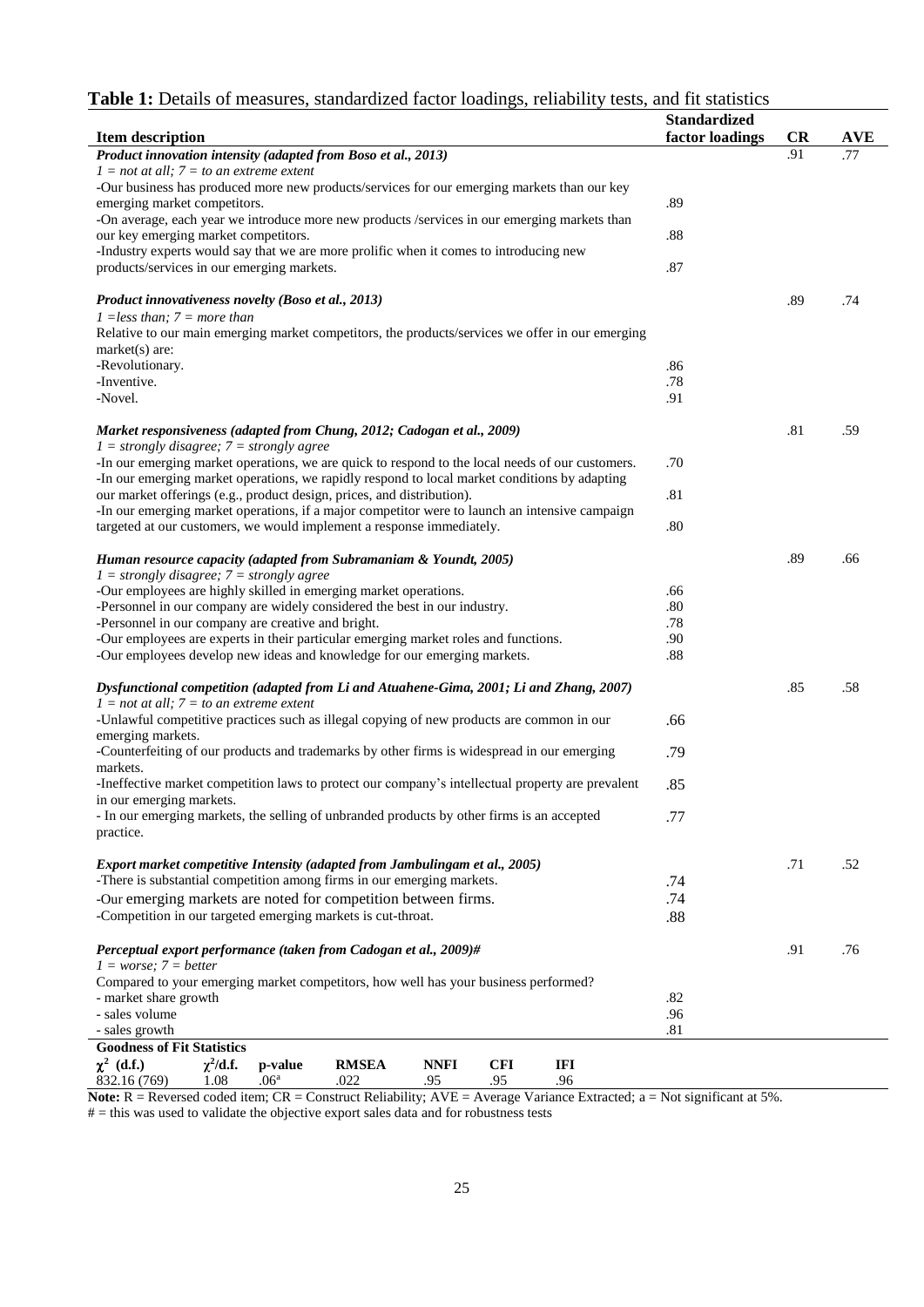| Table 2: Descriptive statistics and inter-construct correlation |  |
|-----------------------------------------------------------------|--|
|-----------------------------------------------------------------|--|

|     | Variables                                  | Mean                     | <b>SD</b>                |        |         |      |        |        | h   |     | 8   | 9   | 10  |     | 12 |
|-----|--------------------------------------------|--------------------------|--------------------------|--------|---------|------|--------|--------|-----|-----|-----|-----|-----|-----|----|
|     | Export Function:                           | $\overline{\phantom{0}}$ | $\overline{\phantom{0}}$ |        |         |      |        |        |     |     |     |     |     |     |    |
| 2.  | Industry Type‡                             |                          |                          | $-.01$ |         |      |        |        |     |     |     |     |     |     |    |
| 3.  | Firm Size#                                 | 233.34                   | 147.21                   | $-.07$ | .23     |      |        |        |     |     |     |     |     |     |    |
| 4.  | <b>Exporting Experience#</b>               | 41.18                    | 29.53                    | .07    | $-.04$  | -.11 |        |        |     |     |     |     |     |     |    |
| 5.  | Multinationality#                          | 43.92                    | 16.28                    | .03    | $-.03$  | .01  | $-.02$ |        |     |     |     |     |     |     |    |
| 6.  | Competitive Intensity                      | 4.02                     | 1.315                    | $-.03$ | $-.08$  | .09  | $-.09$ | .08    |     |     |     |     |     |     |    |
| 7.  | Human Resource Capacity                    | 4.47                     | 1.210                    | $-.05$ | $-.03$  | .12  | $-.09$ | $-.17$ | .16 |     |     |     |     |     |    |
| 8.  | <b>Market Responsiveness</b>               | 4.63                     | .043                     | $-.11$ | $-.01$  | .08  | $-.08$ | .05    | .24 | .16 |     |     |     |     |    |
| 9.  | <b>Product Innovativeness</b>              | 4.62                     | .99                      | $-.03$ | $-.04$  | .04  | $-.01$ | $-.40$ | .05 | .25 | .10 |     |     |     |    |
| 10. | <b>Dysfunctional Competition</b>           | 4.83                     | 1.21                     | $-.06$ | .15     | .00  | .01    | $-.02$ | .25 | .14 | .31 | .06 |     |     |    |
|     | Perceptual export sales performance        | 4.59                     | 1.08                     | $-.08$ | $-0.06$ | .11  | $-.06$ | .03    | .25 | .26 | .51 | .26 | .31 |     |    |
|     | Export sales (in ,0000 US $\frac{1}{2}$ )# | 88.02                    | 104.21                   | $-.06$ | $-.05$  | .12  | $-.05$ | .02    | .24 | .25 | .47 | .22 | .27 | .76 |    |

Note:  $N = 162$ ; \*  $p < 0.05$ ; \*\*  $p < 0.01$  (2-tailed test); SD: Standard Deviation;  $\ddagger$  = Dummy Variable; # = Natural logarithm transformation was taken; correlations .15 and above are significant at 5%.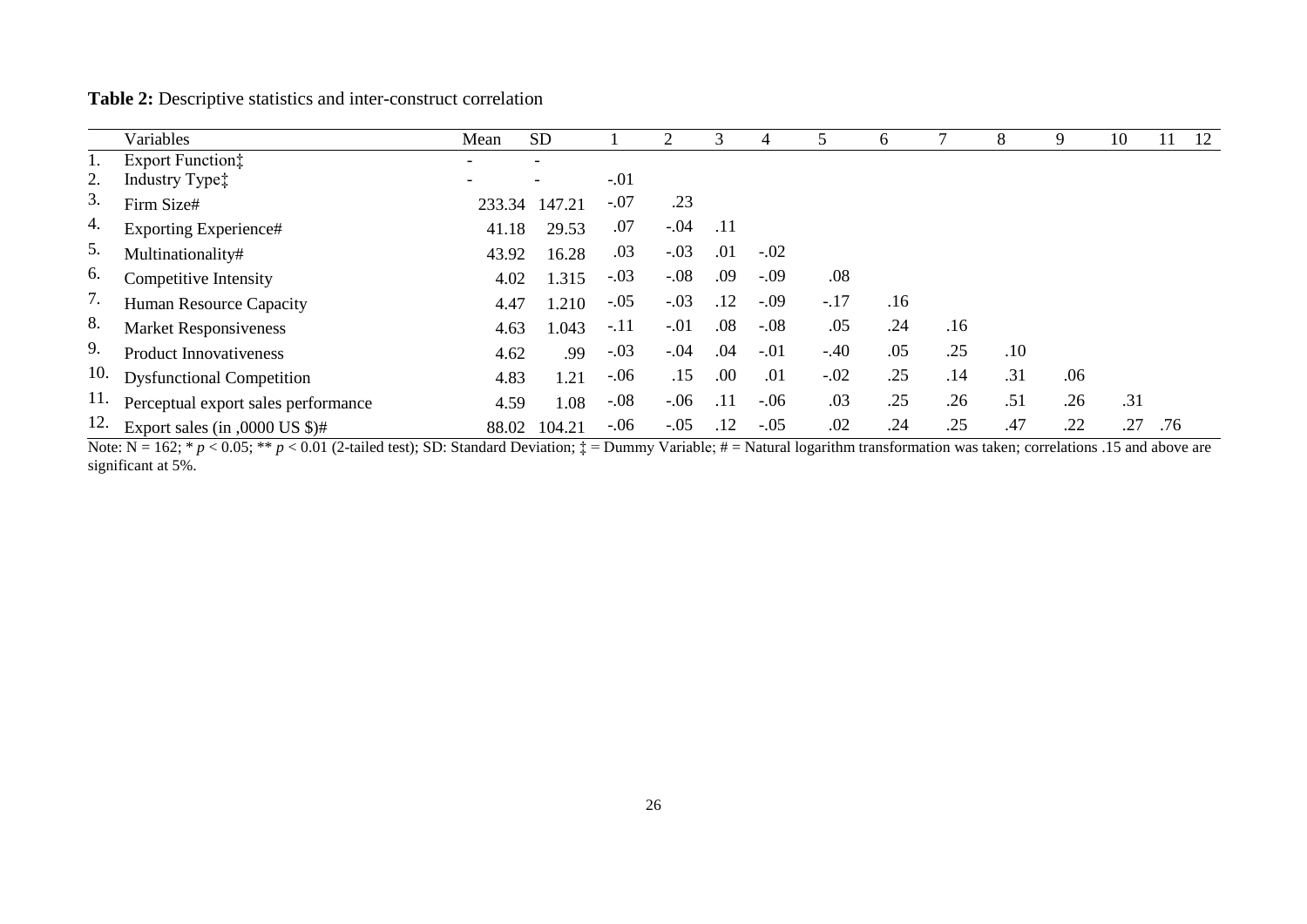| Table 3: Results of hierarchical moderated regression analysis |  |  |  |
|----------------------------------------------------------------|--|--|--|
|                                                                |  |  |  |

|                                         |           | Dependent variable: Export performance $(T_2)$ |              |              |              |  |  |  |  |  |
|-----------------------------------------|-----------|------------------------------------------------|--------------|--------------|--------------|--|--|--|--|--|
| <b>Predictor variables</b> $(T_1)$      | Model 1   | Model 2                                        | Model 3      | Model 4      | Model 5      |  |  |  |  |  |
| <b>Control effect paths</b>             |           |                                                |              |              |              |  |  |  |  |  |
| <b>Export Department</b>                | $-0.08$   | $-.071$                                        | $-.06$       | $-.04$       | $-.07$       |  |  |  |  |  |
|                                         | $(-1.01)$ | $(-.94)$                                       | $(-.75)$     | $(-.58)$     | $(-.95)$     |  |  |  |  |  |
| <b>Industry Type</b>                    | $-0.01$   | .020                                           | .06          | .05          | .07          |  |  |  |  |  |
|                                         | $(-.14)$  | (.26)                                          | (.77)        | (.60)        | (.96)        |  |  |  |  |  |
| Firm Size                               | $0.02\,$  | .008                                           | .02          | $-00.$       | .02          |  |  |  |  |  |
|                                         | (.24)     | (.10)                                          | (.25)        | $(-.01)$     | (.32)        |  |  |  |  |  |
| <b>Export Experience</b>                | $-0.07$   | $-.08$                                         | $-.08$       | $-.08$       | $-0.09$      |  |  |  |  |  |
|                                         | $(-.86)$  | $(-1.04)$                                      | $(-1.13)$    | $(-1.04)$    | $(-1.24)$    |  |  |  |  |  |
| Multinationality                        | .06       | .06                                            | $.12\dagger$ | $.16*$       | $.17*$       |  |  |  |  |  |
|                                         | (.82)     | (.94)                                          | (1.91)       | (2.24)       | (2.26)       |  |  |  |  |  |
| Competitive Intensity                   | $0.13*$   | $.10\,$                                        | .06          | .07          | .02          |  |  |  |  |  |
|                                         | (1.69)    | (1.33)                                         | (.80)        | (.88)        | (.21)        |  |  |  |  |  |
| Human Resource Capacity                 | $.20**$   | .19**                                          | $.11\dagger$ | $.12*$       | $.13*$       |  |  |  |  |  |
|                                         | (2.87)    | (2.85)                                         | (1.75)       | (2.05)       | (2.13)       |  |  |  |  |  |
| Direct effect paths                     |           |                                                |              |              |              |  |  |  |  |  |
| <b>Dysfunctional Competition (DC)</b>   |           | $.15\dagger$                                   | $.14\dagger$ | $.12\dagger$ | .12          |  |  |  |  |  |
|                                         |           | (1.73)                                         | (1.79)       | (1.89)       | (1.62)       |  |  |  |  |  |
| Market Responsiveness (MR)              |           |                                                | $.41**$      | $.40**$      | $.39**$      |  |  |  |  |  |
|                                         |           |                                                | (6.71)       | (6.47)       | (6.23)       |  |  |  |  |  |
| Product Innovativeness (IN)             |           |                                                | $.23**$      | $.20**$      | $.24**$      |  |  |  |  |  |
|                                         |           |                                                | (3.65)       | (3.06)       | (3.55)       |  |  |  |  |  |
| <b>Two-way interaction effect paths</b> |           |                                                |              |              |              |  |  |  |  |  |
| <b>INxDC</b>                            |           |                                                |              | $-.13*$      | $-14\dagger$ |  |  |  |  |  |
|                                         |           |                                                |              | $(-1.99)$    | $(-2.16)$    |  |  |  |  |  |
| <b>MRxDC</b>                            |           |                                                |              | $-.02$       | $-.04$       |  |  |  |  |  |
|                                         |           |                                                |              | $(-.35)$     | $(-59)$      |  |  |  |  |  |
| $H_1$ : INxMR                           |           |                                                |              | $.15*$       | $.14*$       |  |  |  |  |  |
|                                         |           |                                                |              | (2.28)       | (1.98)       |  |  |  |  |  |
| Three-way interaction effect path       |           |                                                |              |              |              |  |  |  |  |  |
| H <sub>3</sub> : INxMRxDC               |           |                                                |              |              | $-.15*$      |  |  |  |  |  |
|                                         |           |                                                |              |              | $(-2.01)$    |  |  |  |  |  |
| F-value                                 | 4.79**    | 5.80**                                         | $12.04**$    | 9.94**       | $9.66**$     |  |  |  |  |  |
| $\mathbb{R}^2$                          | .14       | .19                                            | .38          | .40          | .41          |  |  |  |  |  |
| Adj. $R^2$                              | .11       | .15                                            | .34          | .36          | .37          |  |  |  |  |  |
| $\Delta \mathbf{R}^2$                   | $-$       | $.05**$                                        | $.19**$      | $.02**$      | $.01**$      |  |  |  |  |  |
| F-value of $\Delta R^2$                 | $-$       | 14.06**                                        | 30.31**      | $2.20*$      | $4.03**$     |  |  |  |  |  |

Note:  $\dagger p < 0.10$ ;  $\dagger p < 0.05$ ;  $\dagger \dagger p < 0.01$  (2-tailed test);  $\alpha$  = critical t-values are 1.65, 1.96 and 2.33 respectively; Standardized coefficients are reported (t-values in parentheses).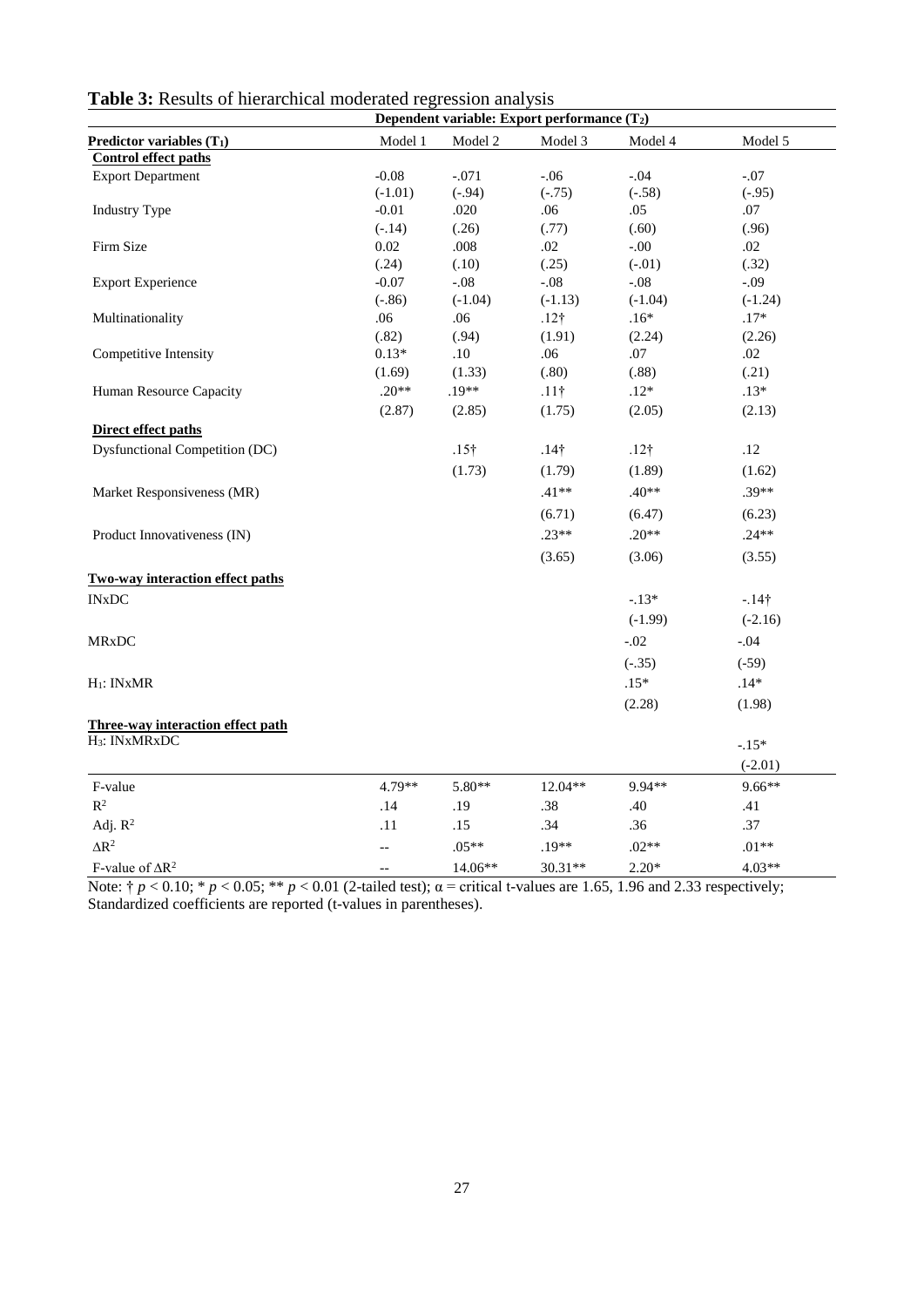# Figure 1: Conceptual framework and hypotheses

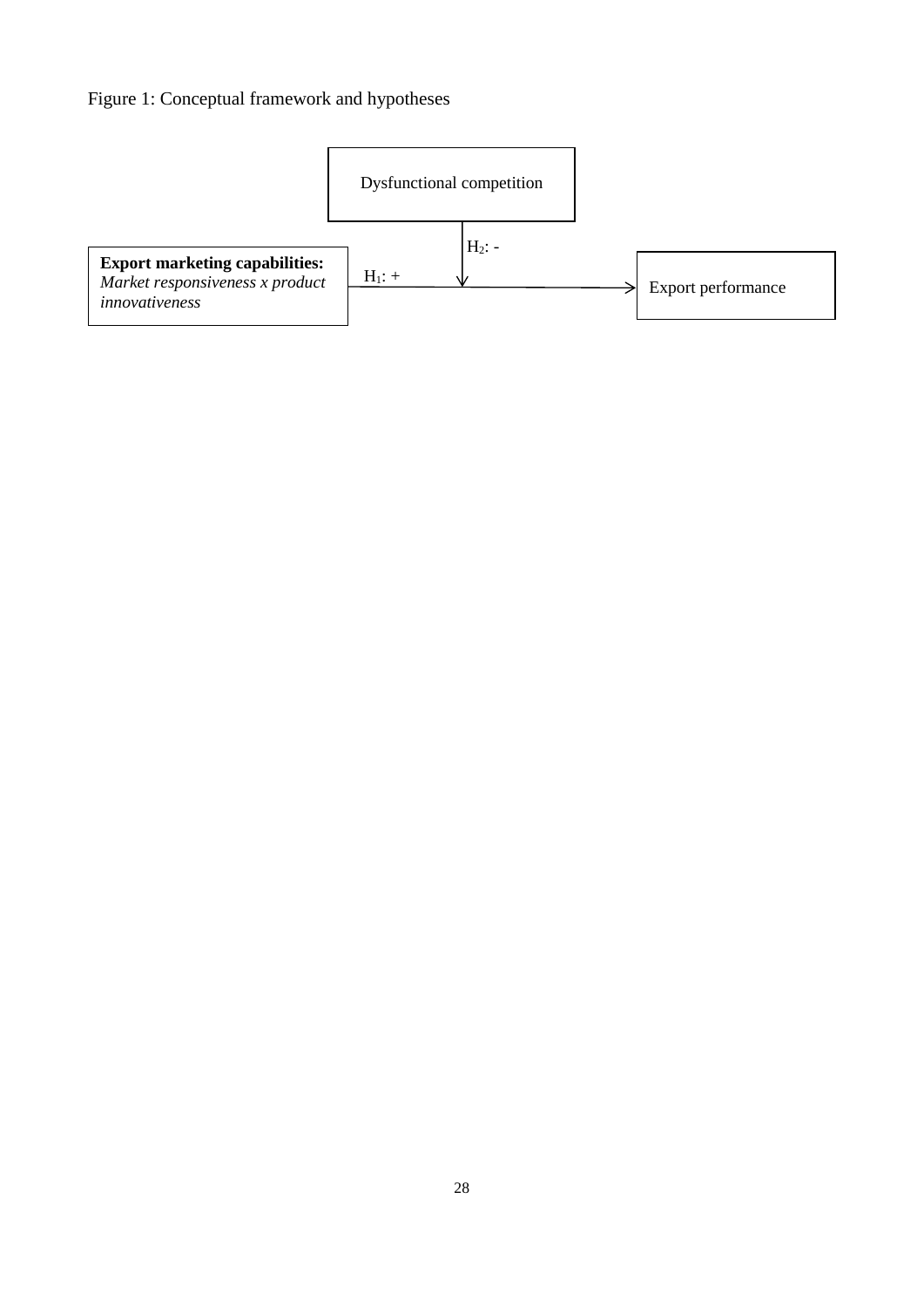Figure 2: Interactive effect of export market responsiveness and product innovativeness on export performance